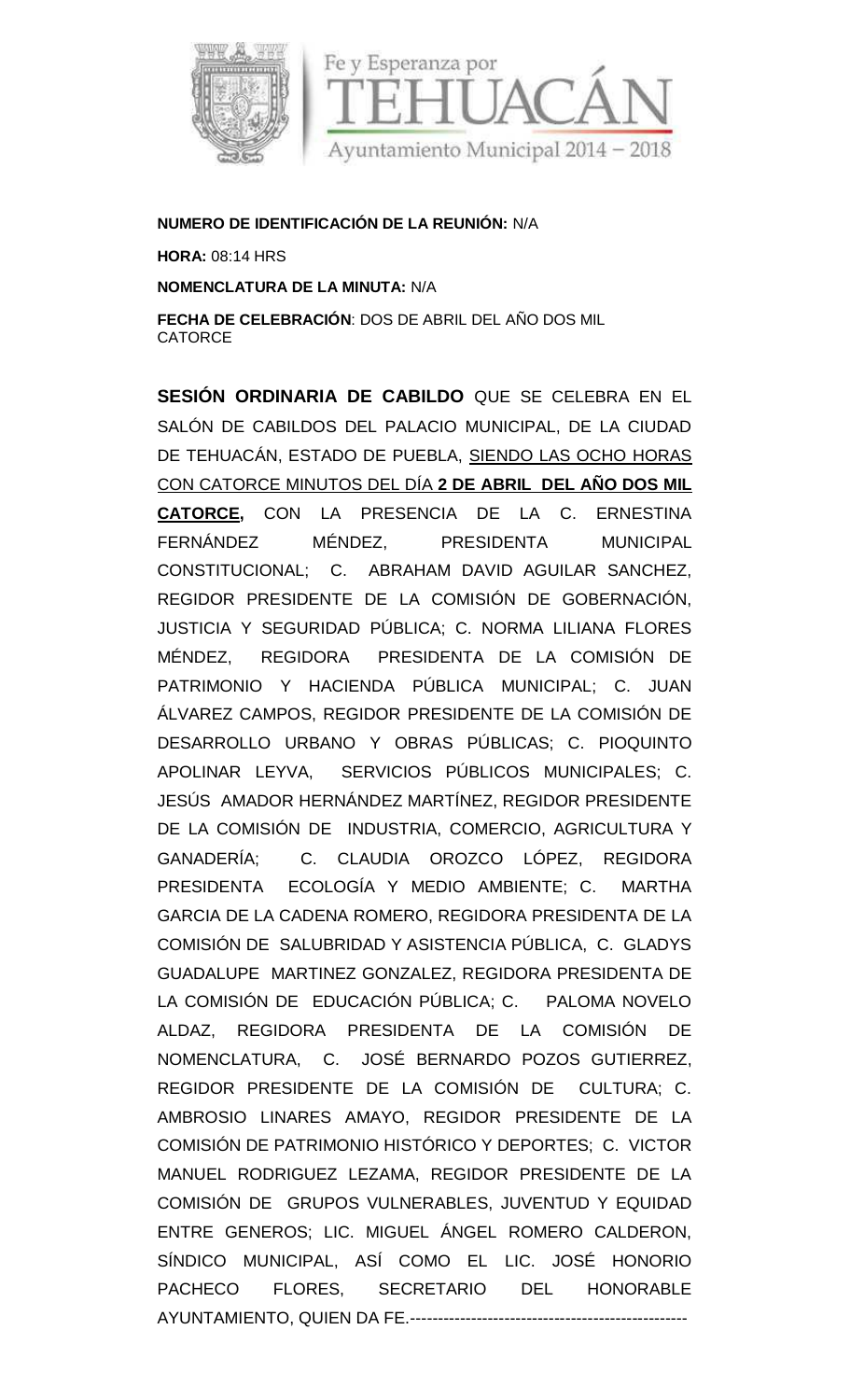UNA VEZ QUE SE HA PASADO LISTA DE ASISTENCIA SE INFORMA LO SIGUIENTE:

SEÑORA PRESIDENTA LE COMUNICO QUE SE ENCUENTRAN 13 DE LOS MIEMBROS DEL CABILDO, POR LO ANTERIOR SE DECLARA EL QUÓRUM LEGAL PARA CONTINUAR CON LA PRESENTE SESIÓN DE CABILDO.

EL LIC. JOSÉ HONORIO PACHECO FLORES, PROCEDE A DAR LECTURA AL ORDEN DEL DÍA, MISMA QUE CONTIENE LOS SIGUIENTES PUNTOS:

#### **1.- APERTURA DE LA SESIÓN**

#### **2.- LISTA DE ASISTENCIA**

#### **3.- DECLARATORIA DEL QUÓRUM**

#### **4.- LECTURA DEL ACTA ANTERIOR**

#### **5.- PRESIDENCIA.**

 ANÁLISIS, DISCUSIÓN Y EN SU CASO APROBACIÓN DE LA INSTALACIÓN DEL CONSEJO MUNICIPAL DE SEGURIDAD PÚBLICA.

#### **6.- ASUNTOS GENERALES.**

#### **CLAUSURA.**

EN USO DE LA PALABRA EL LIC. JOSÉ HONORIO PACHECO FLORES, DA CUENTA AL CABILDO DEL ESCRITO PRESENTADO POR LA C. REGIDORA DE EDUCACIÓN GLADYS GUADALUPE MARTÍNEZ GONZÁLEZ, MEDIANTE EL CUAL INFORMA QUE EL DÍA 2 DE ABRIL DEL PRESENTE, NO PODRÁ ASISTIR AL HONORABLE CABILDO ORDINARIO, YA QUE FUE COMISIONADA POR LA C. PRESIDENTA ERNESTINA FERNÁNDEZ MÉNDEZ, PARA ASISTIR EN SU REPRESENTACIÓN A UNA AUDIENCIA EN EL DISTRITO FEDERAL.

#### **EL CABILDO SE DA POR ENTERADO.**

**PRESIDENCIA.- ANÁLISIS, DISCUSIÓN Y EN SU CASO APROBACION DEL PETITORIO QUE VERSA SOBRE LA CONFORMACIÓN E INSTALACIÓN DEL CONSEJO MUNICIPAL DE SEGURIDAD PÚBLICA.**

EL LIC. JOSÉ HONORIO PACHECO FLORES PROCEDE A DAR LECTURA AL DICTAMEN DE REFERENCIA, MISMO QUE A LA LETRA DICE:

#### **" …HONORABLE CABILDO:**

LA SUSCRITA **C. ERNESTINA FERNANDEZ MENDEZ,** PRESIDENTA MUNICIPAL DE TEHUACÁN, PUEBLA, EN EJERCICIO DE LAS FACULTADES QUE ME CONFIEREN LOS ARTÍCULOS 90, 91 FRACCIONES III, XLVI, LXI, Y DEMÁS RELATIVOS Y APLICABLES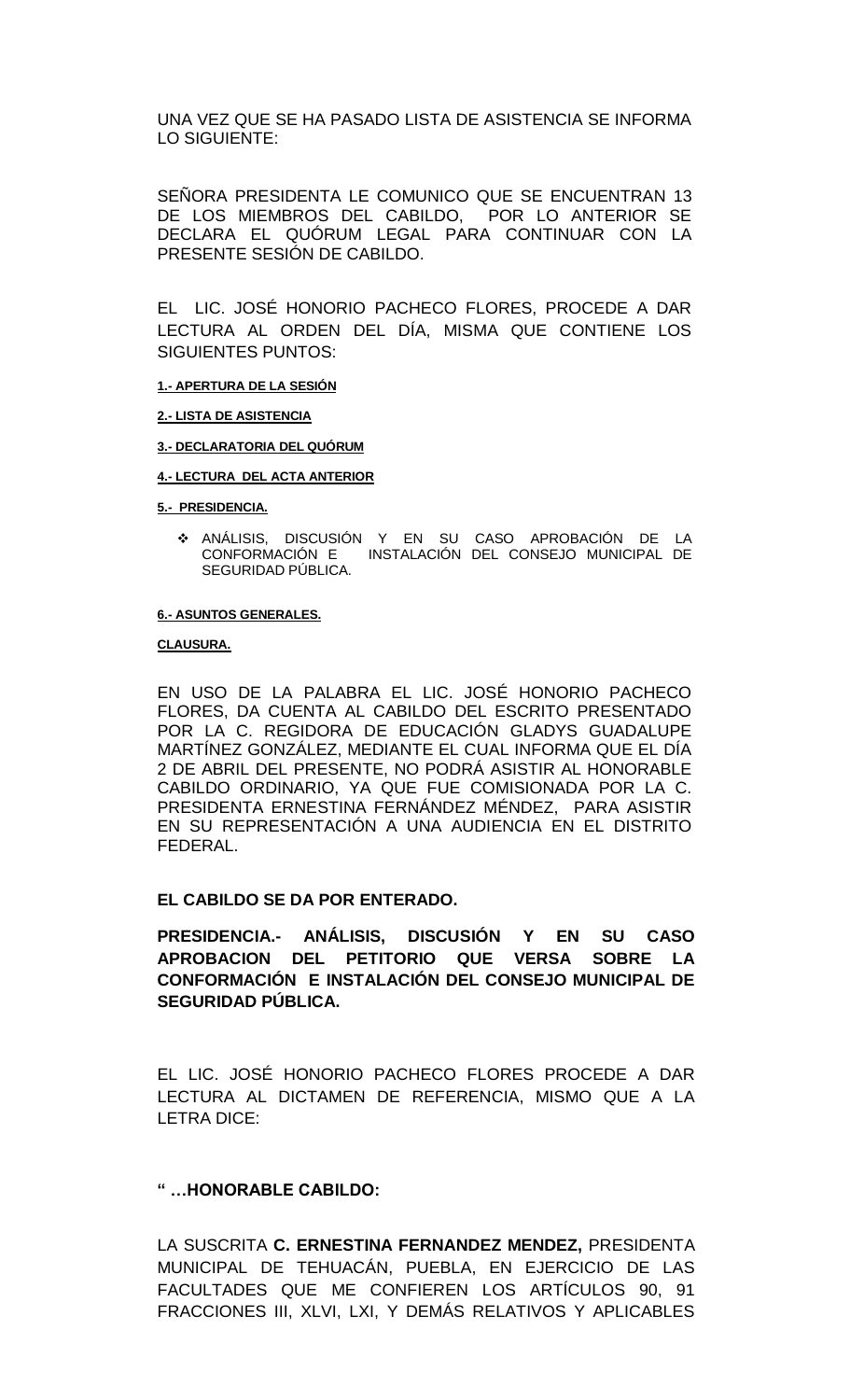DE LA LEY ORGÁNICA MUNICIPAL, SOMETO A LA CONSIDERACIÓN DE ESTE CUERPO COLEGIADO **EL PRESENTE PETITORIO MEDIANTE EL CUAL SOLICITO SE AUTORICE LA CONFORMACIÓN E INSTALACIÓN DEL CONSEJO MUNICIPAL DE SEGURIDAD PUBLICA,** BASANDOME PARA TAL EFECTO, EN LOS SIGUIENTES:

#### **C O N S I D E R A N D O**

- **I.** QUE EL PÁRRAFO OCTAVO DEL ARTÍCULO 21 DE LA CONSTITUCIÓN POLÍTICA DE LOS ESTADOS UNIDOS MEXICANOS DETERMINA QUE LA SEGURIDAD PÚBLICA ES UNA FUNCIÓN A CARGO DE LA FEDERACIÓN, EL DISTRITO FEDERAL, LOS ESTADOS Y LOS MUNICIPIOS, EN LAS RESPECTIVAS COMPETENCIAS QUE ESTA CONSTITUCIÓN SEÑALA Y QUE ASÍ MISMO EL PÁRRAFO PRIMERO DE LA FRACCIÓN II DEL ARTÍCULO 115 DE LA MISMA CARTA MAGNA DETERMINA QUE LOS AYUNTAMIENTOS TENDRÁN FACULTADES PARA APROBAR, DE ACUERDO CON LAS LEYES EN MATERIA MUNICIPAL QUE DEBERÁN EXPEDIR LAS LEGISLATURAS DE LOS ESTADOS, LOS BANDOS DE POLICÍA Y GOBIERNO, LOS REGLAMENTOS, CIRCULARES Y DISPOSICIONES ADMINISTRATIVAS DE OBSERVANCIA GENERAL DENTRO DE SUS RESPECTIVAS JURISDICCIONES, QUE ORGANICEN LA ADMINISTRACIÓN PÚBLICA MUNICIPAL, REGULEN LAS MATERIAS, PROCEDIMIENTOS, FUNCIONES Y SERVICIOS PÚBLICOS DE SU COMPETENCIA Y ASEGUREN LA PARTICIPACIÓN CIUDADANA Y VECINAL; MISMA DISPOSICIÓN QUE ES TRASLADADA A LA FRACCIÓN III DEL ARTÍCULO 105 DE LA CONSTITUCIÓN POLÍTICA DEL ESTADO LIBRE Y SOBERANO DE PUEBLA.
- **II.** QUE EL ARTÍCULO 78 FRACCIONES IV, XVIII, XXXII, Y LVIII DE LA LEY ORGÁNICA MUNICIPAL DETERMINA EN SU PARTE CONDUCENTE QUE SON ATRIBUCIONES DE LOS AYUNTAMIENTOS EXPEDIR BANDOS DE POLICÍA Y GOBIERNO, REGLAMENTOS, CIRCULARES Y DISPOSICIONES ADMINISTRATIVAS DE OBSERVANCIA GENERAL, REFERENTES A SU ORGANIZACIÓN, FUNCIONAMIENTO, SERVICIOS PÚBLICOS QUE DEBAN PRESTAR Y DEMÁS ASUNTOS DE SU COMPETENCIA, SUJETÁNDOSE A LAS BASES NORMATIVAS ESTABLECIDAS POR LA CONSTITUCIÓN POLÍTICA DEL ESTADO LIBRE Y SOBERANO DE PUEBLA, VIGILANDO SU OBSERVANCIA Y APLICACIÓN; PROMOVER CUANTO ESTIME CONVENIENTE PARA EL PROGRESO ECONÓMICO, SOCIAL Y CULTURAL DEL MUNICIPIO; ESTABLECER FUERZAS DE POLICÍA Y VIALIDAD PARA EL MANTENIMIENTO DE LA SEGURIDAD Y EL ORDEN PÚBLICOS DEL MUNICIPIO; PROVEER LO CONDUCENTE PARA LA ORGANIZACIÓN ADMINISTRATIVA DEL GOBIERNO MUNICIPAL, CREANDO O SUPRIMIENDO COMISIONES PERMANENTES O TRANSITORIAS, ASÍ COMO DEPENDENCIAS MUNICIPALES Y ÓRGANOS DE PARTICIPACIÓN CIUDADANA, DE ACUERDO CON LAS NECESIDADES Y EL PRESUPUESTO DEL MUNICIPIO, ASÍ COMO PRESTAR LOS SERVICIOS PÚBLICOS QUE CONSTITUCIONALMENTE LES CORRESPONDEN.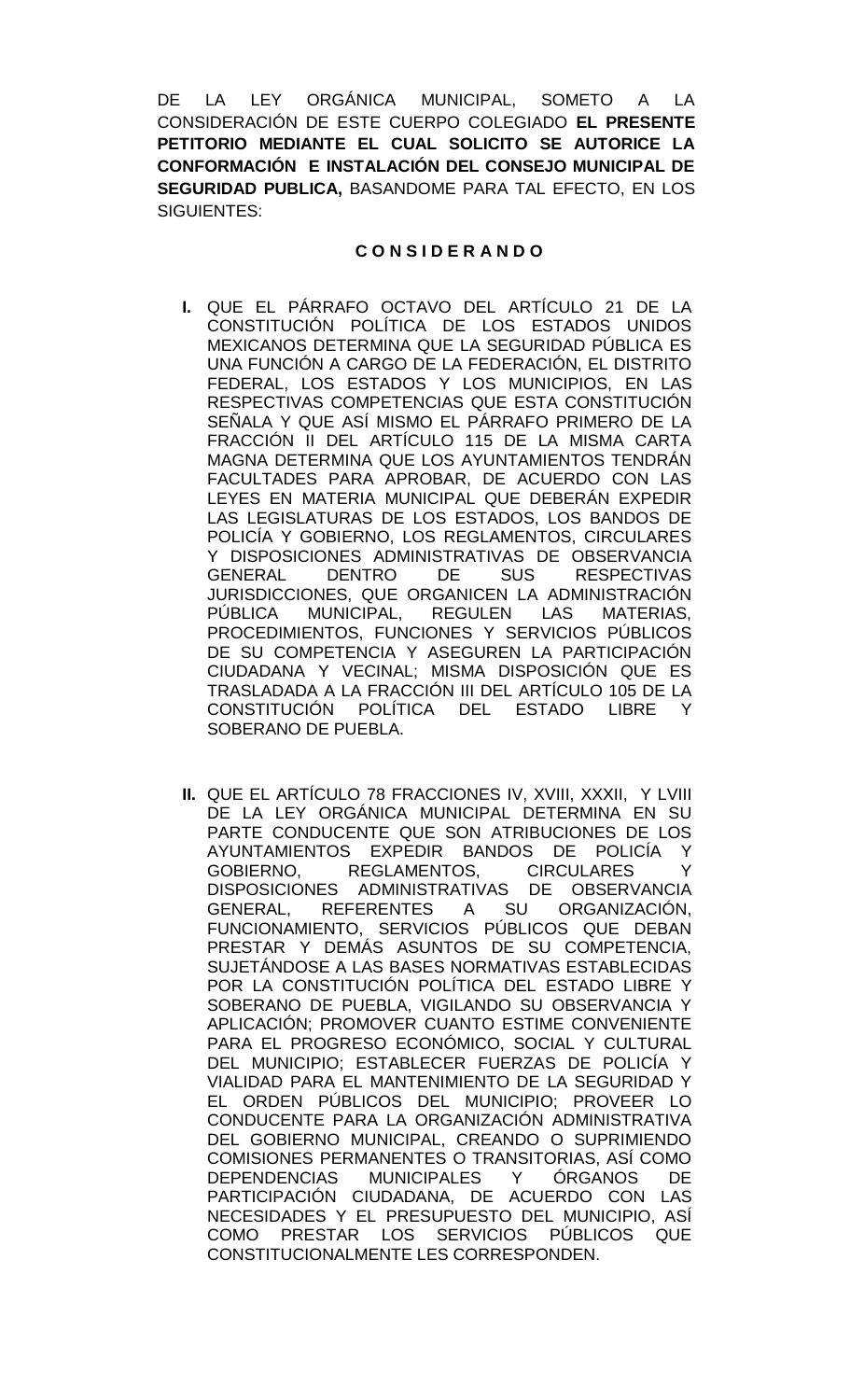- **III.** QUE EL ARTÍCULO 92 DE LA MISMA LEY ARRIBA INVOCADA ESTIPULA EN SUS FRACCIONES III, IV Y V QUE SON FACULTADES Y OBLIGACIONES DE LOS REGIDORES EL EJERCER LAS FACULTADES DE DELIBERACIÓN Y DECISIÓN DE LOS ASUNTOS QUE LE COMPETEN AL AYUNTAMIENTO, FORMAR PARTE DE LAS COMISIONES PARA LAS QUE FUEREN DESIGNADOS POR ESTE Y DICTAMINAR E INFORMAR SOBRE LOS ASUNTOS QUE SE LES ENCOMIENDE.
- **IV.** QUE LOS ARTÍCULOS 150 FRACCIÓN II Y 199 FRACCIÓN VIII DE LA MULTICITADA LEY ESTABLECEN QUE EL GASTO MUNICIPAL SE EJERCERÁ DE ACUERDO A LO QUE DETERMINE EL AYUNTAMIENTO, PERO COMO MÍNIMO DEBERÁ PROVEERSE LO NECESARIO EN MATERIA DE SEGURIDAD PÚBLICA Y QUE ASÍ MISMO LOS MUNICIPIOS TENDRÁN A SU CARGO DENTRO DE DETERMINADAS FUNCIONES Y SERVICIOS PÚBLICOS EL DE SEGURIDAD PÚBLICA, EN LOS TÉRMINOS DEL ARTÍCULO 21 DE LA CONSTITUCIÓN POLÍTICA DE LOS ESTADOS UNIDOS MEXICANOS.
- **V.** QUE EL ARTÍCULO 208 DEL MISMO CUERPO NORMATIVO DETERMINA QUE ES FUNCIÓN PRIMORDIAL DE LA SEGURIDAD PÚBLICA MUNICIPAL VELAR POR LA SEGURIDAD Y BIENESTAR DE LOS HABITANTES, PROTEGIÉNDOLOS EN SUS BIENES Y EN EL EJERCICIO DE SUS DERECHOS;
- **VI.** QUE LAS FRACCIONES I Y II DEL ARTÍCULO 212 DE LA MISMA LEY ORGÁNICA MUNICIPAL DETERMINAN QUE SON ATRIBUCIONES DE LOS AYUNTAMIENTOS EN MATERIA DE SEGURIDAD PÚBLICA EL GARANTIZAR EL BIENESTAR Y TRANQUILIDAD DE LAS PERSONAS Y SUS BIENES, ASÍ COMO PRESERVAR Y GUARDAR EL ORDEN PÚBLICO EN EL TERRITORIO MUNICIPAL, EXPIDIENDO PARA TAL EFECTO LOS REGLAMENTOS, PLANES Y PROGRAMAS RESPECTIVOS, ASÍ COMO PUGNAR POR LA PROFESIONALIZACIÓN DE LOS CUERPOS DE POLICÍA PREVENTIVA MUNICIPAL Y DE SEGURIDAD VIAL MUNICIPAL; DISPOSICIONES ESTAS EN CONCORDANCIA DE LAS CUALES LA CIUDADANA PRESIDENTA MUNICIPAL CONSTITUCIONAL, TAL Y COMO LO SEÑALA LA FRACCIÓN V DEL ARTÍCULO 213 DEL MISMO CUERPO LEGAL INVOCADO, TIENE LA ATRIBUCIÓN DE CUIDAR QUE LA ORGANIZACIÓN Y DESEMPEÑO DE LOS CUERPOS DE SEGURIDAD PÚBLICA MUNICIPALES, SEA EFICIENTE Y EFICAZ.
- **VII.** QUE PROTEGER Y SALVAGUARDAR LA VIDA, LA INTEGRIDAD FÍSICA, LA PROPIEDAD Y DEMÁS DERECHOS DE LA CIUDADANÍA E INSTITUCIONES, ES UNO DE LOS COMPROMISOS ESENCIALES DE ESTE HONORABLE AYUNTAMIENTO ANTE LA INCUESTIONABLE NECESIDAD DE ESTABLECER MECANISMOS ADECUADOS QUE COLABOREN Y COADYUVEN EN ESTE RUBRO, CONTRIBUYENDO A LA CAPACITACIÓN Y APOYO A LOS CUERPOS DE SEGURIDAD PÚBLICA, PARA UNA MEJOR PREVENCIÓN Y COMBATE ANTE LOS ACTOS DELICTIVOS.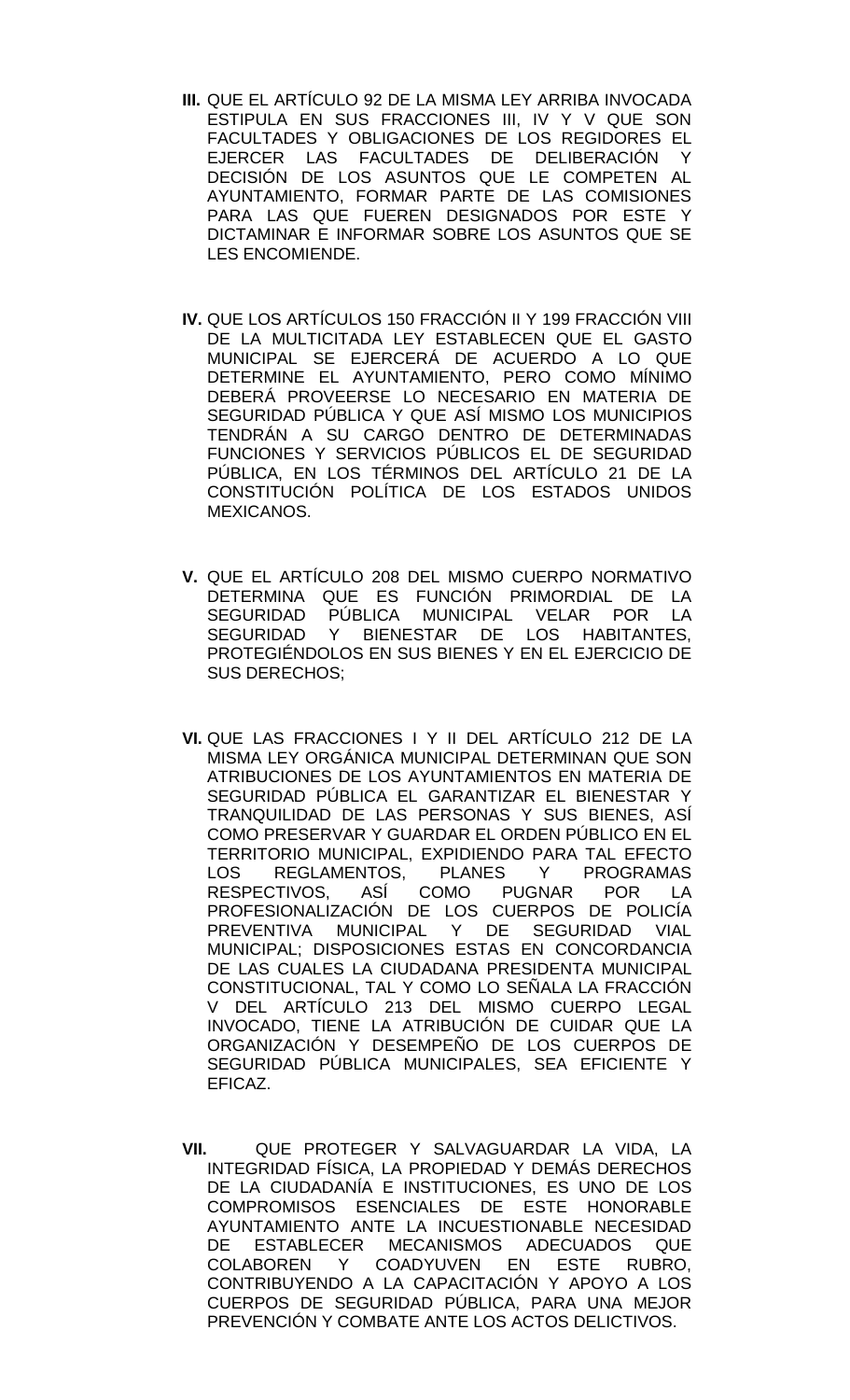**VIII.** QUE EN CONSECUENCIA DE LOS ANTECEDENTES Y DISPOSITIVOS JURÍDICOS CITADOS Y EN CUMPLIMIENTO A LOS MISMOS, SE PROPONE A ESTE HONORABLE CABILDO EL SIGUIENTE:

#### **P E T I T O R I O**

ÚNICO.- SE CONFORME E INSTALE EL CONSEJO MUNICIPAL DE SEGURIDAD PÚBLICA, QUEDANDO DE LA SIGUIENTE MANERA:

| PRESIDENTE HONORARIO                                                                                                                                        | C. ERNESTINA FERNÁNDEZ<br><b>MÉNDEZ</b>                                                                    |
|-------------------------------------------------------------------------------------------------------------------------------------------------------------|------------------------------------------------------------------------------------------------------------|
| PRESIDENTE EJECUTIVO Y<br><b>ENLACE ENTRE EL CONSEJO</b><br>MUNICIPAL Y EL CONSEJO ESTATAL<br>DE COORDINACIÓN DEL SISTEMA<br>NACIONAL DE SEGURIDAD PÚBLICA. | ÁLVAREZ<br>C. SEVERINO<br><b>FERNÁNDEZ</b><br><b>DIRECTOR DE SEGURIDAD</b><br><b>PÚBLICA</b>               |
| <b>SECRETARIO EJECUTIVO</b>                                                                                                                                 | C. PABLO HERRERA VALENCIA<br>PRIMER COMANDANTE DE<br>SEGURIDAD PÚBLICA.                                    |
| PRIMER CONSEJERO<br>GUBERNAMENTAL:                                                                                                                          | C. ABRAHAM DAVID AGUILAR<br>SÁNCHEZ.<br>REGIDOR DE GOBERNACIÓN,<br><b>JUSTICIA Y SEGURIDAD</b><br>PÚBLICA. |
| <b>SEGUNDO CONSEJERO:</b>                                                                                                                                   | C. CLAUDIA CRISTINA REYES<br><b>ACOSTA</b><br><b>COORDINADORA GENERAL</b><br><b>CERITY UDAI</b>            |

TERCER CONSEJERO: C. PEDRO CRUZ ALMARAZ DIRECTOR DE PROTECCIÓN CIVIL

ATENTAMENTE.- TEHUACÁN, PUEBLA, A 2 DE ABRIL DEL 2014.- PRESIDENTA MUNICIPAL CONSTITUCIONAL.- C. ERNESTINA FERNÁNDEZ MÉNDEZ.- "FIRMA ILEGIBLE".

SEÑORA PRESIDENTA MUNICIPAL, REGIDORES Y SINDICO MUNICIPAL, EN VOTACIÓN SE LES CONSULTA SI SE APRUEBA LA PROPUESTA EN CUESTION, LOS QUE ESTÉN POR LA AFIRMATIVA SÍRVANSE MANIFESTARLO LEVANTANDO LA MANO.

HABIÉNDOSE ANALIZADO AMPLIAMENTE EL CONTENIDO DEL PETITORIO DE REFERENCIA, POR UNANIMIDAD DE VOTOS A FAVOR POR PARTE DE LOS INTEGRANTES DEL HONORABLE CABILDO, SE DETERMINA EL SIGUIENTE: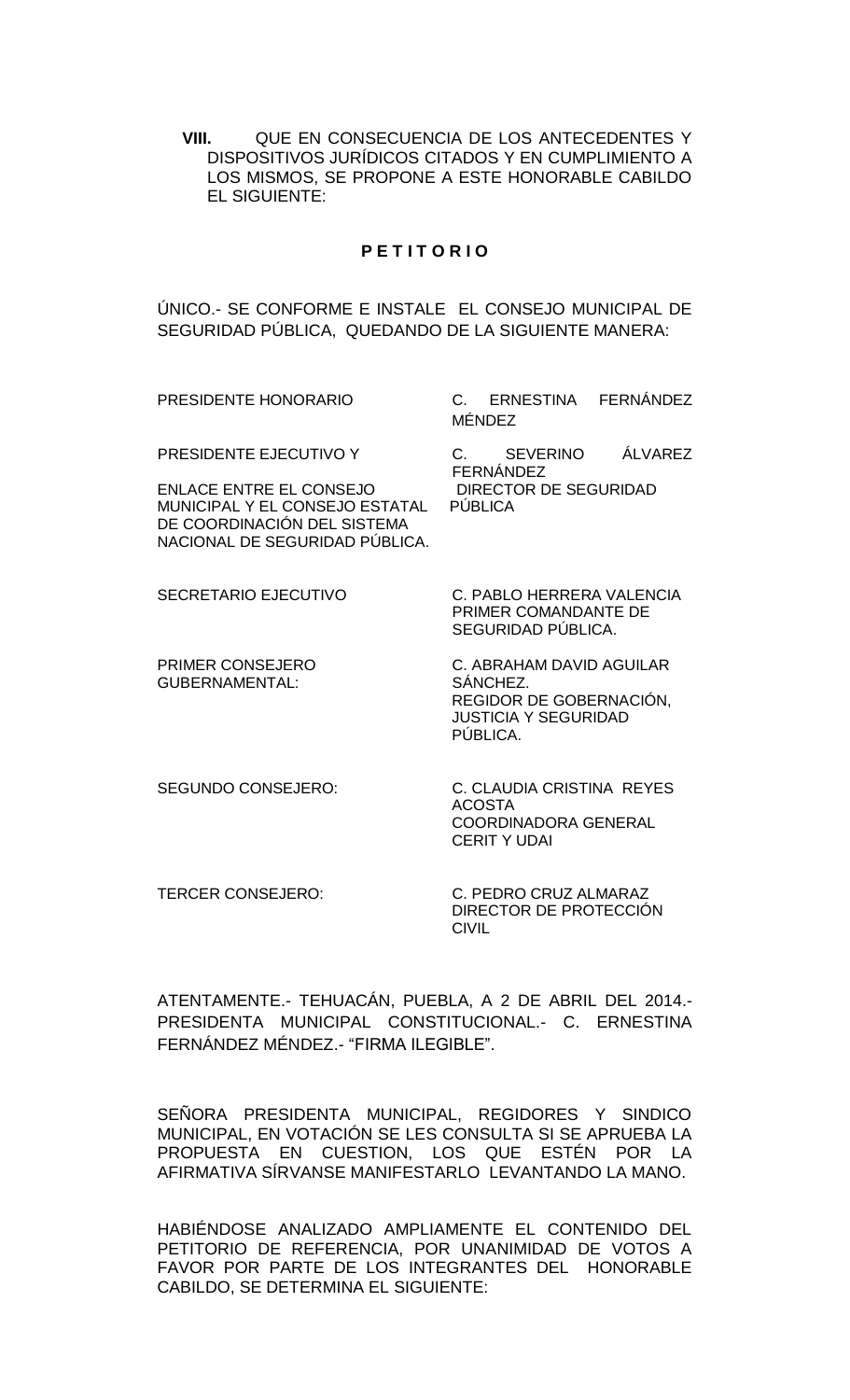**ÚNICO.-** SE **CONFORMA E INSTALA EL CONSEJO MUNICIPAL DE SEGURIDAD PÚBLICA**, QUEDANDO DE LA SIGUIENTE MANERA:

PRESIDENTE HONORARIO C. ERNESTINA FERNÁNDEZ MÉNDEZ

PRESIDENTE EJECUTIVO Y C. SEVERINO ÁLVAREZ FERNÁNDEZ ENLACE ENTRE EL CONSEJO DIRECTOR DE SEGURIDAD PÚBLICA MUNICIPAL Y EL CONSEJO ESTATAL DE COORDINACIÓN DEL SISTEMA NACIONAL DE SEGURIDAD PÚBLICA.

SECRETARIO EJECUTIVO C. PABLO HERRERA VALENCIA PRIMER COMANDANTE DE SEGURIDAD PÚBLICA.

PRIMER CONSEJERO C. ABRAHAM DAVID AGUILAR SÁNCHEZ GUBERNAMENTAL: REGIDOR DE GOBERNACIÓN, JUSTICIA Y SEGURIDAD PÚBLICA.

SEGUNDO CONSEJERO: C. CLAUDIA CRISTINA REYES ACOSTA COORDINADORA GENERAL CERIT Y UDAI.

TERCER CONSEJERO: C. PEDRO CRUZ ALMARAZ DIRECTOR DE PROTECCIÓN CIVIL

LO ANTERIOR CON FUNDAMENTO EN LOS DISPOSITIVOS LEGALES INVOCADOS EN EL PETITORIO DE REFERENCIA.

## **CONTINUANDO CON EL ORDEN DEL DÍA, SE PROCEDE AL DESAHOGO EN ASUNTOS GENERALES. PUNTO NUMERO UNO.**

EL C. APOLINAR PIOQUINTO LEYVA, REGIDOR DE SERVICIOS PÚBLICOS MUNICIPALES, COMENTA EN RELACIÓN A LA OBRA DE ILUMINACIÓN QUE SE ESTÁ REALIZANDO EN CALLE 3 ORIENTE ENTRE 7 SUR Y 3 SUR; Y 5 SUR ENTRE INDEPENDENCIA ORIENTE Y 5 ORIENTE, QUE NO SON LÁMPARAS AHORRATIVAS Y GASTAN MUCHA LUZ.

**PUNTO NÚMERO DOS.-** HACE USO DE LA PALABRA LA LIC. MARTHA GARCIA DE LA CADENA ROMERO, REGIDORA DE SALUBRIDAD Y ASISTENCIA PÚBLICA, QUIEN HACE MENCIÓN EN RELACIÓN A LA CONDONACIÓN DE MULTAS Y RECARGOS PARA SER APLICADA A LOS VENDEDORES DE ALIMENTOS EN LA VÍA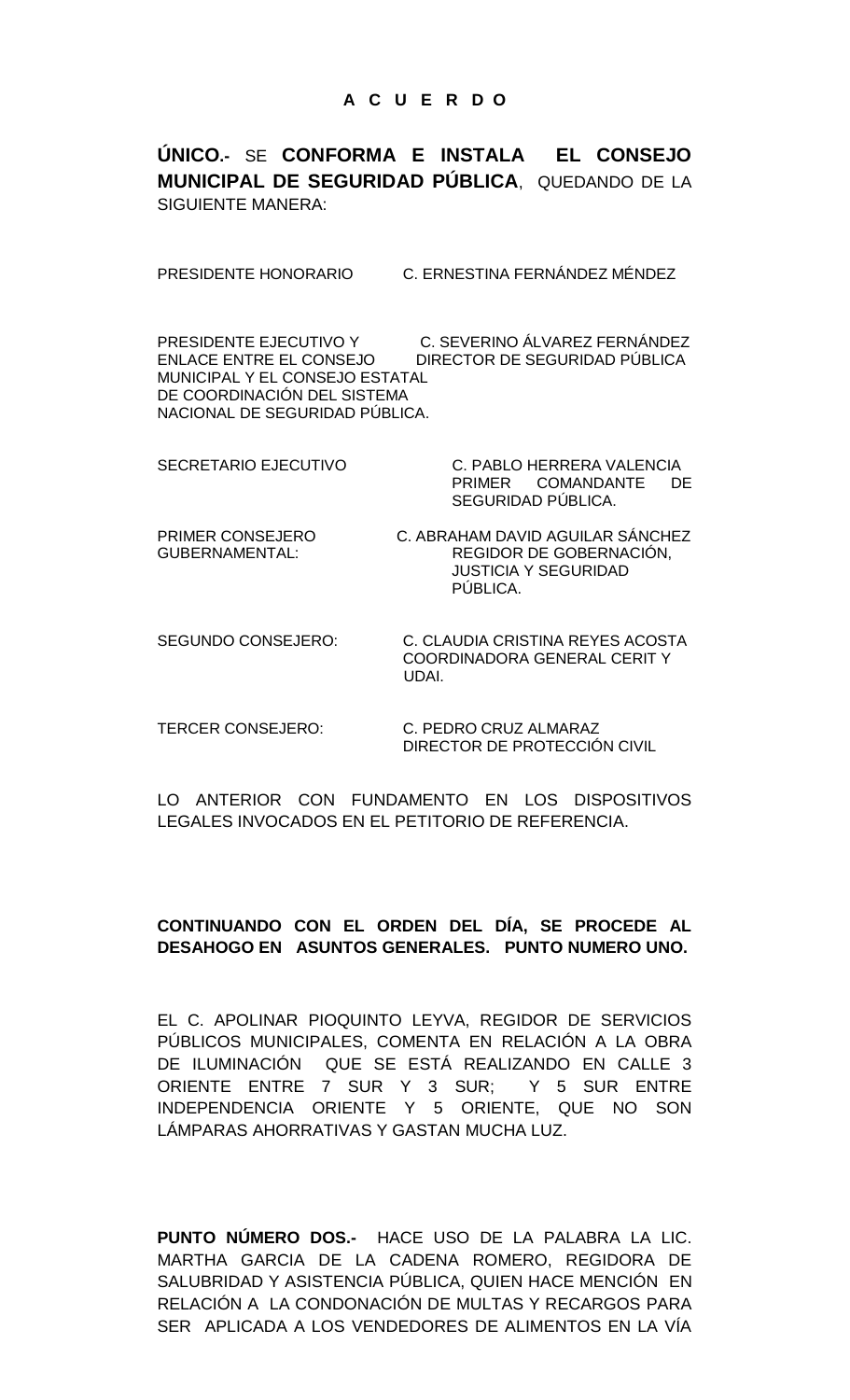PÚBLICA, QUE CUENTAN CON ATRASOS EN SUS PAGOS O BIEN QUE NO ESTAN AL CORRIENTE, LO ANTERIOR CON LA FINALIDAD DE QUE DICHOS VENDEDORES PUEDAN ACTUALIZARSE Y PODER TRAMITAR SU TARJETA DE SALUD Y ASI INCREMENTAR EL PADRON DE VENDEDORES.

**PUNTO NÚMERO TRES.- ASUNTOS GENERALES.- PRESIDENCIA.- ANÁLISIS, DISCUSIÓN Y EN SU CASO APROBACIÓN DEL PETITORIO MEDIANTE EL CUAL SE SOLICITA SEA APROBADA UNA PORROGA A LOS CIUDADANOS PARA QUE PAGUEN HASTA EL 15 DE ABRIL DE 2014, SU CONTRIBUCIÓN ANUAL DEL IMPUESTO PREDIAL RESPECTO DEL AÑO 2014, OBTENGAN UN DESCUENTO DEL 25% (VEINTICINCO POR CIENTO), APLICABLE ÚNICA Y EXCLUSIVAMENTE A CONTRIBUYENTES QUE SE ENCUENTRAN AL CORRIENTE EN DICHO IMPUESTO AL 31 DE DICIEMBRE DEL 2013.**

EL LIC. JOSÉ HONORIO PACHECO FLORES, PROCEDE A DAR LECTURA AL PETITORIO DE REFERENCIA, MISMO QUE A LA LETRA DICE:

LA SUSCRITA ERNESTINA FERNÁNDEZ MÉNDEZ, PRESIDENTA MUNICIPAL CONSTITUCIONAL DE TEHUACÁN, PUEBLA, CON LAS FACULTADES QUE ME CONFIERE EL ARTÍCULO 78 Y 91 DE LA LEY ORGÁNICA MUNICIPAL DEL ESTADO DE PUEBLA, TOMANDO EN CONSIDERACIÓN LOS ARGUMENTOS DE HECHO Y DE DERECHO QUE EN EL PRESENTE SE VIERTEN SOMETO A CONSIDERACIÓN DE ESTE HONORABLE CUERPO COLEGIADO EL PRESENTE PETITORIO MEDIANTE EL CUAL SE SOLICITA SEA APROBADA UNA PORROGA A LOS CIUDADANOS PARA QUE PAGUEN HASTA EL 15 DE ABRIL DE 2014, SU CONTRIBUCIÓN ANUAL DEL IMPUESTO PREDIAL RESPECTO DEL AÑO 2014, OBTENGAN UN DESCUENTO DEL 25% (VEINTICINCO POR CIENTO), APLICABLE ÚNICA Y EXCLUSIVAMENTE A CONTRIBUYENTES QUE SE ENCUENTRAN AL CORRIENTE EN DICHO IMPUESTO AL 31 DE DICIEMBRE DEL 2013.

LA CONDONACIÓN DEL 100% (CIEN POR CIENTO) DEL IMPUESTO Y SUS ACCESORIOS A EJERCICIOS DEL 2013 Y AÑOS ANTERIORES, POR LO QUE EL DESCUENTO PARA EL EJERCICIO DEL 2014 SERÍA DE UN 5%.

DICHA DISPOSICIÓN FORMARÁ PARTE INTEGRANTE DEL ACUERDO DE CABILDO DE FECHA 15 DE FEBRERO DEL AÑO EN CURSO RELATIVO A LA CONDONACIÓN DEL IMPUESTO PREDIAL.

#### **POR LO QUE CON BASE EN LOS SIGUIENTES:**

#### **C O N S I D E R A N D O S**

**1**.- QUE LA FRACCIÓN II DEL ARTÍCULO 115 DE LA CONSTITUCIÓN POLÍTICA DE LOS ESTADOS UNIDOS MEXICANOS, SEÑALA QUE LOS MUNICIPIOS ESTARÁN INVESTIDOS DE PERSONALIDAD JURÍDICA Y PATRIMONIO PROPIO, EL CUAL MANEJARAN CONFORME A LA LEY Y QUE LOS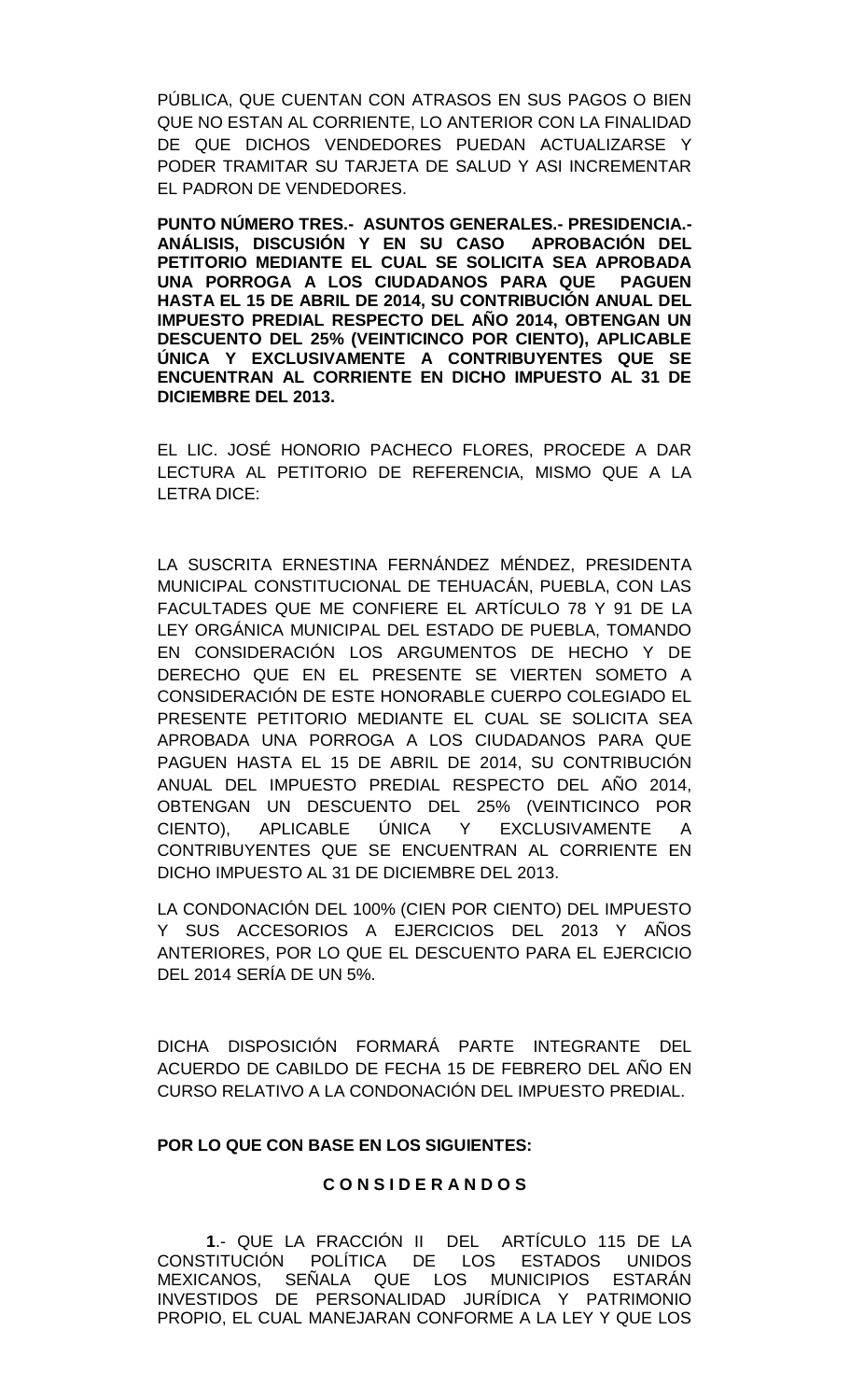AYUNTAMIENTOS TENDRÁN LAS FACULTADES PARA APROBAR, DE ACUERDO CON LAS LEYES EN MATERIA MUNICIPAL, QUE DEBERÁN EXPEDIR LAS LEGISLATURAS DE LOS ESTADOS, LOS BANDOS DE POLICÍA Y BUEN GOBIERNO, LOS REGLAMENTOS, CIRCULARES Y DISPOSICIONES ADMINISTRATIVAS DE OBSERVANCIA GENERAL, DENTRO DE SUS RESPECTIVAS JURISDICCIONES, QUE ORGANICEN LA ADMINISTRACIÓN<br>PÚBLICA MUNICIPAL. REGULEN LAS MATERIAS. MUNICIPAL, REGULEN LAS PROCEDIMIENTOS, FUNCIONES Y SERVICIOS PÚBLICOS DE SU COMPETENCIA Y ASEGUREN LA PARTICIPACIÓN CIUDADANA Y VECINAL, DISPOSICIÓN QUE ES CONFIRMADA POR LOS ARTÍCULOS 103 Y 104 FRACCIÓN III DE LA CONSTITUCIÓN POLÍTICA DEL ESTADO LIBRE Y SOBERANO DE PUEBLA Y 3 DE LA LEY ORGÁNICA MUNICIPAL.

**2.-** QUE EL MISMO ARTÍCULO 115 EN SU FRACCIÓN LV ESTABLECE QUE LOS MUNICIPIOS ADMINISTRARAN LIBREMENTE SU HACIENDA PÚBLICA, LA CUAL SE FORMARÁ DE LOS RENDIMIENTOS DE LOS BIENES QUE LE PERTENEZCAN ASÍ COMO DE LAS CONTRIBUCIONES Y OTROS INGRESOS QUE LAS LEGISLATURAS ESTABLEZCAN A SU FAVOR.

**3.-** QUE EL CÓDIGO FISCAL MUNICIPAL DEL ESTADO LIBRE Y SOBERANO DE PUEBLA ESTABLECE EL ARTÍCULO 45 QUE LAS AUTORIDADES FISCALES MUNICIPALES A FIN DE COMPROBAR QUE LOS CONTRIBUYENTES O RESPONSABLES SOLIDARIOS HAN CUMPLIDO CON LAS DISPOSICIONES FISCALES Y EN SU CASO, DETERMINAR LAS CONTRIBUCIONES OMITIDAS O LOS CRÉDITOS FISCALES, ASÍ COMO COMPROBAR LA COMISIÓN DE INFRACCIONES Y DELITOS FISCALES Y PROPORCIONAR INFORMACIÓN A OTRAS AUTORIDADES.

POR LO ANTERIORMENTE EXPUESTO Y FUNDADO, SE SOLICITA A ESTE HONORABLE CUERPO COLEGIADO, TENGA A BIEN APROBAR EL SIGUIENTE:

#### **DICTAMEN**

**PRIMERO.-** SE APRUEBE UNA PORROGA A LOS CIUDADANOS PARA QUE PAGUEN HASTA EL 15 DE ABRIL DE 2014, SU CONTRIBUCIÓN ANUAL DEL IMPUESTO PREDIAL RESPECTO DEL AÑO 2014, OBTENGAN UN DESCUENTO DEL 25% (VEINTICINCO POR CIENTO), APLICABLE ÚNICA Y EXCLUSIVAMENTE A CONTRIBUYENTES QUE SE ENCUENTRAN AL CORRIENTE EN DICHO IMPUESTO AL 31 DE DICIEMBRE DEL 2013.

LA CONDONACIÓN DEL 100% (CIEN POR CIENTO) DEL IMPUESTO Y SUS ACCESORIOS A EJERCICIOS DEL 2013 Y AÑOS ANTERIORES, POR LO QUE EL DESCUENTO PARA EL EJERCICIO DEL 2014 SERÍA DE UN 5%.

DICHA DISPOSICIÓN FORMARÁ PARTE INTEGRANTE DEL ACUERDO DE CABILDO DE FECHA 15 DE FEBRERO DEL AÑO EN CURSO RELATIVO A LA CONDONACIÓN DEL IMPUESTO PREDIAL.

**SEGUNDO.-** SE INSTRUYE AL SECRETARIO GENERAL DEL AYUNTAMIENTO, PARA QUE TOME LAS MEDIDAS PERTINENTES PARA DIFUNDIR LA PORROGA A LOS CIUDADANOS PARA QUE PAGUEN HASTA EL 15 DE ABRIL DE 2014, SU CONTRIBUCIÓN ANUAL DEL IMPUESTO PREDIAL RESPECTO DEL AÑO 2014, OBTENGAN UN DESCUENTO DEL 25% (VEINTICINCO POR CIENTO), APLICABLE ÚNICA Y EXCLUSIVAMENTE A CONTRIBUYENTES QUE SE ENCUENTRAN AL CORRIENTE EN DICHO IMPUESTO AL 31 DE DICIEMBRE DEL 2013.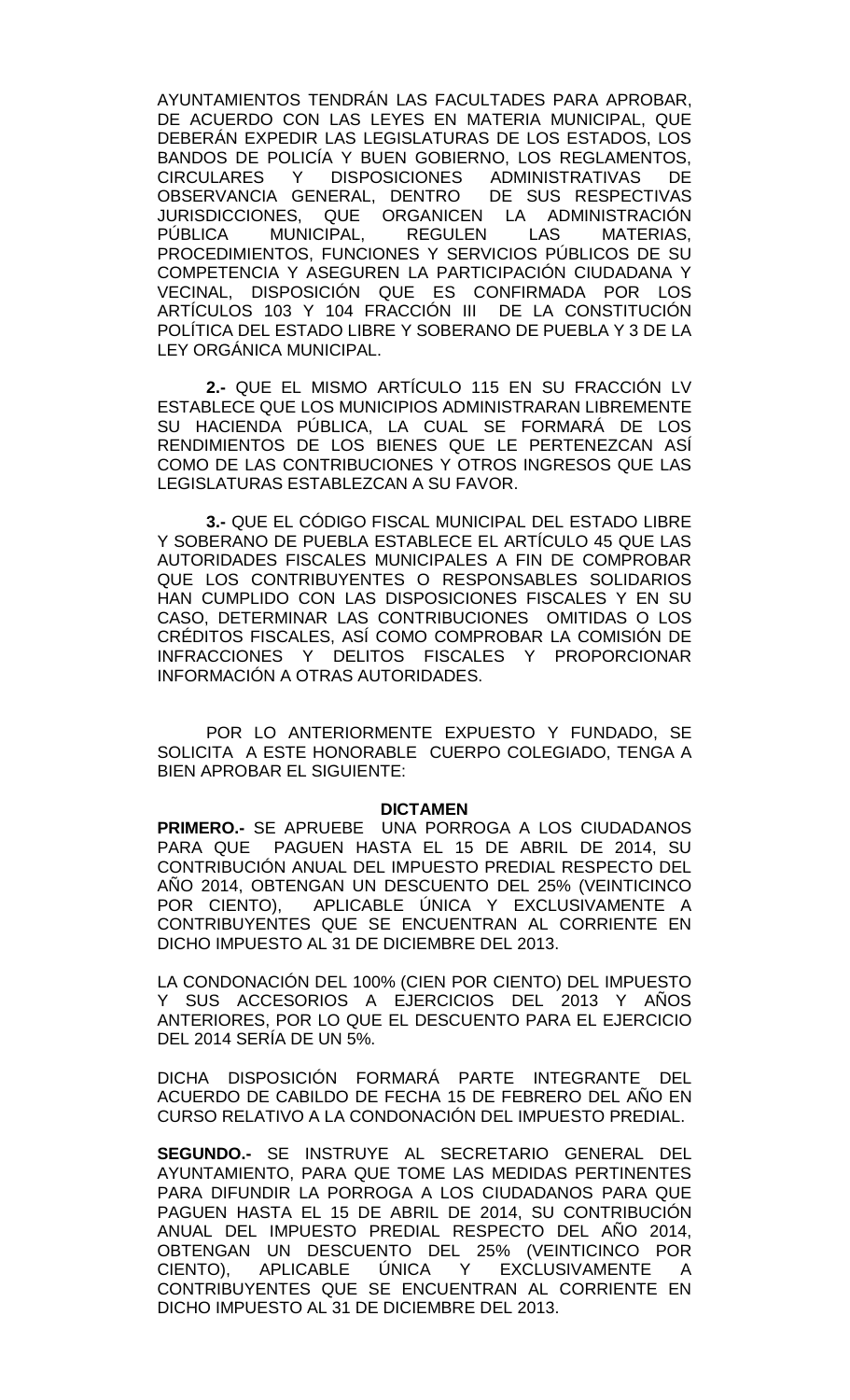**TERCERO.-** SE INSTRUYE A LA DIRECCIÓN DE COMUNICACIÓN SOCIAL PARA QUE PUBLIQUE EN DIFERENTES MEDIOS DE COMUNICACIÓN LA NORMA APROBADA.

SEÑORA PRESIDENTA, SEÑORES REGIDORES Y SÍNDICO MUNICIPAL, EN VOTACIÓN SE LES CONSULTA SI SE APRUEBA LA PROPUESTA EN CUESTIÓN, LOS QUE ESTEN POR LA AFIRMATIVA SÍRVANSE MANIFESTARLO LEVANTANDO LA MANO.

HABIÉNDOSE ANALIZADO AMPLIAMENTE LA PROPUESTA PRESENTADA POR UNANIMIDAD DE VOTOS A FAVOR, POR PARTE DE LOS INTEGRANTES DEL H. CABILDO, SE DETERMINA EL SIGUIENTE:

## **A C U E R D O**

**PRIMERO.-** SE APRUEBA UNA PORROGA A LOS CIUDADANOS PARA QUE PAGUEN HASTA EL 15 DE ABRIL DE 2014, SU CONTRIBUCIÓN ANUAL DEL IMPUESTO PREDIAL RESPECTO DEL AÑO 2014, OBTENGAN UN DESCUENTO DEL 25% (VEINTICINCO POR CIENTO), APLICABLE ÚNICA Y EXCLUSIVAMENTE A CONTRIBUYENTES QUE SE ENCUENTRAN AL CORRIENTE EN DICHO IMPUESTO AL 31 DE DICIEMBRE DEL 2013.

LA CONDONACIÓN DEL 100% (CIEN POR CIENTO) DEL IMPUESTO Y SUS ACCESORIOS A EJERCICIOS DEL 2013 Y AÑOS ANTERIORES, POR LO QUE EL DESCUENTO PARA EL EJERCICIO DEL 2014 SERÍA DE UN 5%.

DICHA DISPOSICIÓN FORMARÁ PARTE INTEGRANTE DEL ACUERDO DE CABILDO DE FECHA 15 DE FEBRERO DEL AÑO EN CURSO RELATIVO A LA CONDONACIÓN DEL IMPUESTO PREDIAL.

**SEGUNDO.-** SE INSTRUYE AL SECRETARIO GENERAL DEL AYUNTAMIENTO, PARA QUE TOME LAS MEDIDAS PERTINENTES PARA DIFUNDIR LA PORROGA A LOS CIUDADANOS PARA QUE PAGUEN HASTA EL 15 DE ABRIL DE 2014, SU CONTRIBUCIÓN ANUAL DEL IMPUESTO PREDIAL RESPECTO DEL AÑO 2014, OBTENGAN UN DESCUENTO DEL 25% (VEINTICINCO POR CIENTO), APLICABLE ÚNICA Y EXCLUSIVAMENTE A CONTRIBUYENTES QUE SE ENCUENTRAN AL CORRIENTE EN DICHO IMPUESTO AL 31 DE DICIEMBRE DEL 2013.

**TERCERO.-** SE INSTRUYE A LA DIRECCIÓN DE COMUNICACIÓN SOCIAL PARA QUE PUBLIQUE EN DIFERENTES MEDIOS DE COMUNICACIÓN LA NORMA APROBADA.

LO ANTERIOR CON FUNDAMENTO EN LOS DISPOSITIVOS LEGALES INVOCADOS EN EL DICTAMEN DE REFERENCIA.

**PUNTO NÚMERO CUATRO.- ASUNTOS GENERALES.- ANÁLISIS, DISCUSIÓN Y EN SU CASO APROBACIÓN DEL APOYO A LA ESCUELA DE EDUCACIÓN ESPECIAL CENTRO DE ATENCIÓN MÚLTIPLE HÉCTOR LEZAMA SURROCA.**

SEÑOR REGIDOR TIENE USTED EL USO DE LA PALABRA.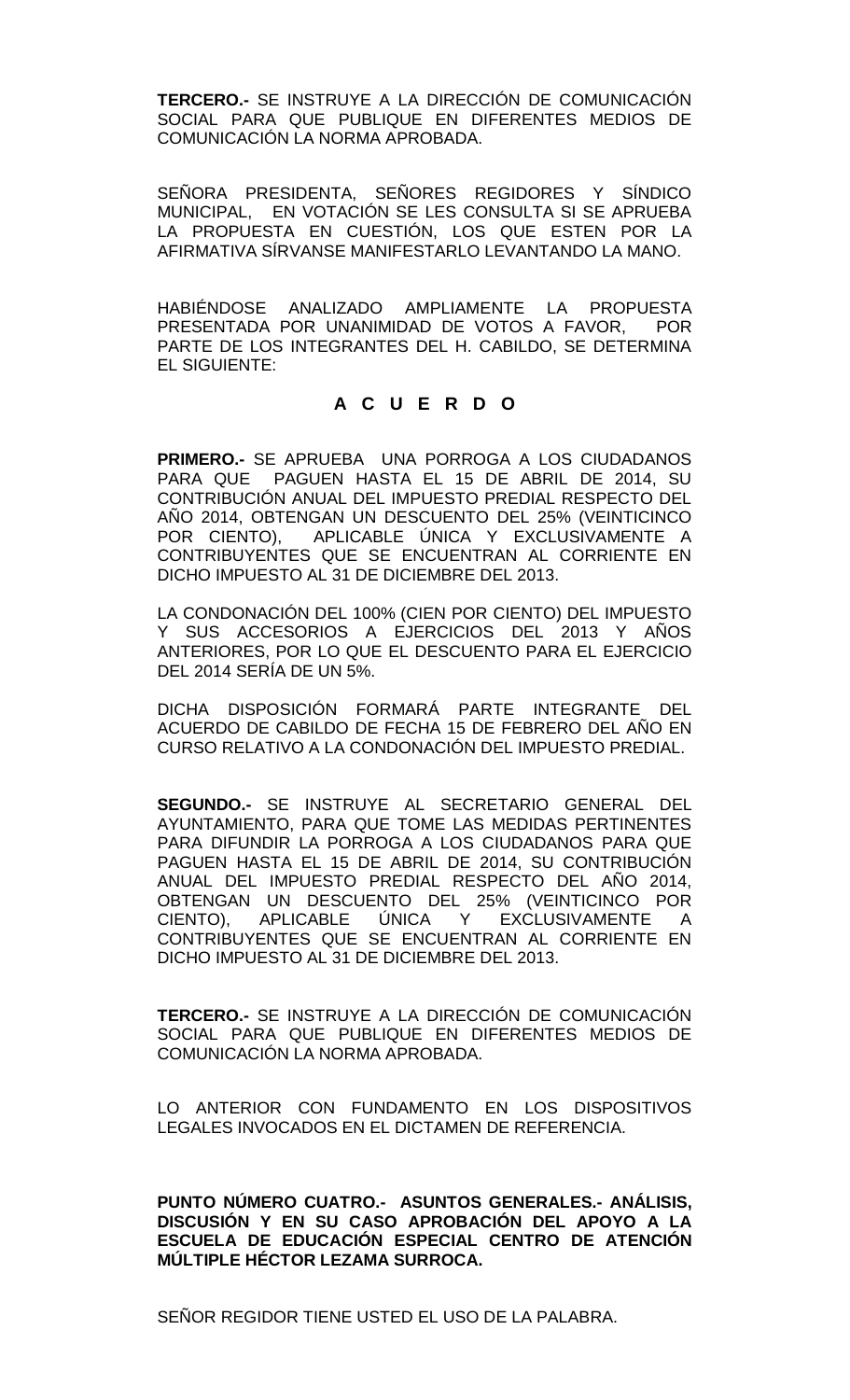EL REGIDOR VÍCTOR MANUEL RODRÍGUEZ LEZAMA, PROCEDE A DAR LECTURA AL DICTAMEN DE REFERENCIA, MISMO QUE A LA LETRA DICE:

## **"…HONORABLE AYUNTAMIENTO DE TEHUACAN, PUEBLA.**

**EL QUE SUSCRIBE VICTOR MANUEL RODRIGUEZ LEZAMA** REGIDOR DE GRUPOS VULNERABLES, JUVENTUD Y EQUIDAD DE GÉNERO**,** ASÍ COMO LOS INTEGRANTES DE LA MISMA PALOMA NOVELO ALDAZ, GLADYS GUADALUPE MARTÍNEZ GONZÁLEZ, JOSÉ BERNARDO POZOS GUTIÉRREZ Y CLAUDIA OROZCO LÓPEZ, EN TÉRMINOS DE LO QUE ESTABLECEN LOS ARTÍCULOS 92, 94 Y 96 FRACCIÓN VII DE LA LEY ORGÁNICA MUNICIPAL Y DEMÁS RELATIVOS Y APLICABLES DEL MISMO ORDENAMIENTO LEGAL ANTES CITADO; **PRESENTO ANÁLISIS, DISCUSIÓN Y EN SU CASO APROBACIÓN DEL APOYO A LA ESCUELA DE EDUCACIÓN ESPECIAL DEL CENTRO DE ATENCIÓN MULTIPLE HECTOR LEZAMA SURROCA**, EN MI CARÁCTER DE PRESIDENTE DE LA COMISIÓN PERMANENTE DE GRUPOS VULNERABLES, JUVENTUD Y EQUIDAD DE GÉNERO, PRESENTO A SU CONSIDERACIÓN Y APROBACIÓN EL APOYO ECONÓMICO QUE SOLICITARON LOS CC. MTRA. GABRIELA DE LA FUENTE VÁZQUEZ MELLADO, DIRECTORA DEL CAM, Y EL DR. HIDILBERTO MARTÍNEZ SÁNCHEZ DIRECTOR, DEL CAM H.L.S., UBICADO EN LA JUNTA AUXILIAR DE SANTA MARÍA COAPAN, CON BASE EN LOS SIGUIENTES:

## **ANTECEDENTES**

I. QUE EN TÉRMINOS DE LOS DISPUESTO POR EL ARTÍCULO 115 FRACCION I PARRAFO PRIMERO Y CUARTO, FRACCIÓN II PARRAFOS PRIMERO, SEGUNDO Y TERCERO INCISO A), FRACCIÓN IV PARRAFO PRIMERO E INCISO C) PARRAFO QUINTO, DE LA CONSTITUCIÓN POLÍTICA DE LOS ESTADOS UNIDOS MEXICANOS, MISMO QUE A LA LETRA DICE: **FRACCIÓN I PARRAFO PRIMERO** "CADA MUNICIPIO SERÁ GOBERNADO POR UN AYUNTAMIENTO DE ELECCIÓN POPULAR DIRECTA, INTEGRADO POR UN PRESIDENTE MUNICIPAL Y EL NÚMERO DE REGIDORES Y SÍNDICOS QUE LA LEY DETERMINE. LA COMPETENCIA QUE ESTA CONSTITUCIÓN OTORGA AL GOBIERNO MUNICIPAL SE EJERCERÁ POR EL AYUNTAMIENTO DE MANERA EXCLUSIVA Y NO HABRÁ AUTORIDAD INTERMEDIA ALGUNA ENTRE ÉSTE Y EL GOBIERNO DEL ESTADO"; **PARRAFO CUARTO** "SI ALGUNO DE LOS MIEMBROS DEJARE DE DESEMPEÑAR SU CARGO, SERÁ SUSTITUIDO POR SU SUPLENTE, O SE PROCEDERÁ SEGÚN LO DISPONGA LA LEY"; **FRACCIÓN II PARRAFO PRIMERO**: "LOS MUNICIPIOS ESTARÁN INVESTIDOS DE PERSONALIDAD JURÍDICA Y MANEJARÁN SU PATRIMONIO CONFORME A LA LEY"; **PARRAFO SEGUNDO** "LOS AYUNTAMIENTOS TENDRÁN FACULTADES PARA APROBAR, DE ACUERDO CON LAS LEYES EN MATERIA MUNICIPAL QUE DEBERÁN EXPEDIR LAS LEGISLATURAS DE LOS ESTADOS, LOS BANDOS DE POLICÍA Y GOBIERNO, LOS REGLAMENTOS, CIRCULARES Y DISPOSICIONES ADMINISTRATIVAS DE OBSERVANCIA GENERAL DENTRO DE SUS RESPECTIVAS JURISDICCIONES, QUE ORGANICEN LA ADMINISTRACIÓN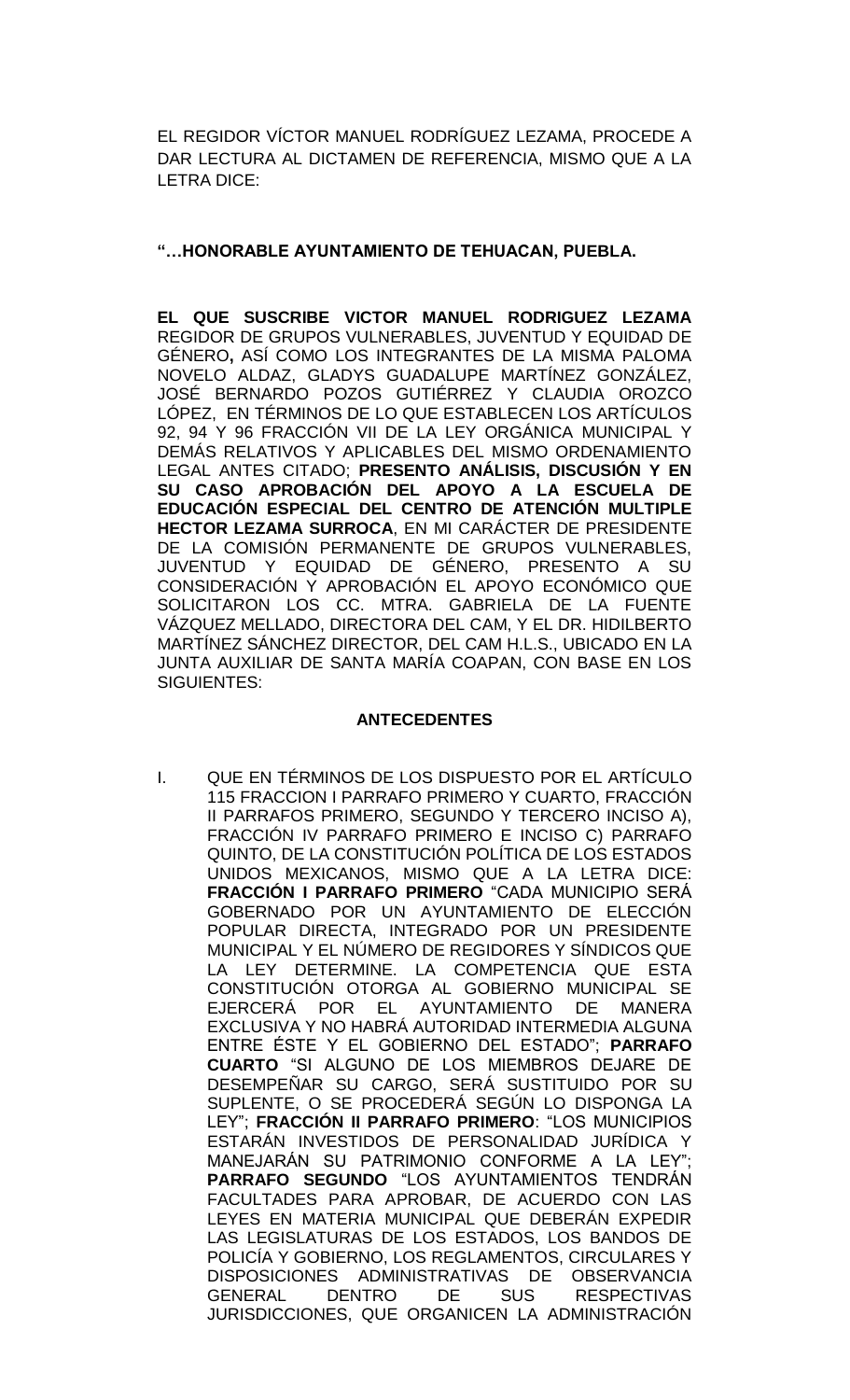PÚBLICA MUNICIPAL, REGULEN LAS MATERIAS, PROCEDIMIENTOS, FUNCIONES Y SERVICIOS PÚBLICOS DE SU COMPETENCIA Y ASEGUREN LA PARTICIPACIÓN CIUDADANA Y VECINAL"; **PARRAFO TERCERO INCISO A)**  "LAS BASES GENERALES DE LA ADMINISTRACIÓN PÚBLICA MUNICIPAL Y DEL PROCEDIMIENTO ADMINISTRATIVO, INCLUYENDO LOS MEDIOS DE IMPUGNACIÓN Y LOS ÓRGANOS PARA DIRIMIR LAS CONTROVERSIAS ENTRE DICHA ADMINISTRACIÓN Y LOS PARTICULARES, CON SUJECIÓN A LOS PRINCIPIOS DE IGUALDAD, PUBLICIDAD, AUDIENCIA Y LEGALIDAD" **FRACCIÓN IV** "LOS MUNICIPIOS ADMINISTRARAN LIBREMENTE SU HACIENDA, LA CUAL SE FORMARÁ DE LOS RENDIMIENTOS DE LOS BIENES QUE LES PERTENEZCAN, ASÍ COMO DE LAS CONTRIBUCIONES Y OTROS INGRESOS QUE LAS LEGISLATURAS ESTABLEZCAN A SU FAVOR, Y EN TODO CASO", **INCISO C) PARRAFO QUINTO** "LOS RECURSOS QUE INTEGRAN LA HACIENDA MUNICIPAL SERÁN EJERCIDOS EN FORMA DIRECTA POR LOS AYUNTAMIENTOS, O BIEN, POR QUIEN ELLOS AUTORICEN, CONFORME A LA LEY".

- II. QUE EL MISMO ORDENAMIENTO LEGAL CITADO EN SU DIVERSO **ARTÍCULO 1° PARRAFOS PRIMERO, SEGUNDO Y QUINTO** ESTABLECEN LO SIGUIENTE: **PARRAFO PRMIERO** "EN LOS ESTADOS UNIDOS MEXICANOS TODAS LAS PERSONAS GOZARÁN DE LOS DERECHOS HUMANOS RECONOCIDOS EN ESTA CONSTITUCIÓN Y EN LOS TRATADOS INTERNACIONALES DE LOS QUE EL ESTADO MEXICANO SEA PARTE, ASÍ COMO DE LAS GARANTÍAS PARA SU PROTECCIÓN, CUYO EJERCICIO NO PODRÁ RESTRINGIRSE NI SUSPENDERSE, SALVO EN LOS CASOS Y BAJO LAS CONDICIONES QUE ESTA CONSTITUCIÓN<br>ESTABLECE" PARRAFO SEGUNDO "LAS NORMAS ESTABLECE" **PARRAFO SEGUNDO** "LAS NORMAS RELATIVAS A LOS DERECHOS HUMANOS SE INTERPRETARÁN DE CONFORMIDAD CON ESTA CONSTITUCIÓN Y CON LOS TRATADOS INTERNACIONALES DE LA MATERIA FAVORECIENDO EN TODO TIEMPO A LAS PERSONAS LA PROTECCIÓN MÁS AMPLIA", **PARRAFO QUINTO** "QUEDA PROHIBIDA TODA DISCRIMINACIÓN MOTIVADA POR ORIGEN ÉTNICO O NACIONAL, EL GÉNERO, LA EDAD, LAS DISCAPACIDADES, LA CONDICIÓN SOCIAL, LAS CONDICIONES DE SALUD, LA RELIGIÓN, LAS OPINIONES, LAS PREFERENCIAS SEXUALES, EL ESTADO CIVIL O CUALQUIER OTRA QUE ATENTE CONTRA LA DIGNIDAD HUMANA Y TENGA POR OBJETO ANULAR O MENOSCABAR LOS DERECHOS Y LIBERTADES DE LAS PERSONAS"
- III. QUE EN TERMINOS DE LO QUE ESTABLECE EL **ARTÍCULO 3° PARRAFOS PRIMERO Y SEGUNDO** DEL MISMO ORDENAMIENTO LEGAL ANTES CITADO, ESTABLECE: "TODO INDIVIDUO TIENE DERECHO A RECIBIR EDUCACIÓN. EL ESTADO (FEDERACIÓN, ESTADOS, DISTRITO FEDERAL Y MUNICIPIOS), IMPARTIRÁ EDUCACIÓN PREESCOLAR, PRIMARIA, SECUNDARIA Y MEDIA SUPERIOR. LA EDUCACIÓN PREESCOLAR, PRIMARIA Y SECUNDARIA CONFORMAN LA EDUCACIÓN BÁSICA; ÉSTA Y LA MEDIA SUPERIOR SERÁN OBLIGATORIAS. LA EDUCACIÓN QUE IMPARTA EL ESTADO TENDERÁ A DESARROLLAR ARMÓNICAMENTE, TODAS LAS FACULTADES DEL SER HUMANO Y FOMENTARÁ EN ÉL, A LA VEZ, EL AMOR A LA PATRIA, EL RESPETO A LOS DERECHOS HUMANOS Y LA CONCIENCIA DE LA SOLIDARIDAD INTERNACIONAL, EN LA INDEPENDENCIA Y EN LA JUSTICIA".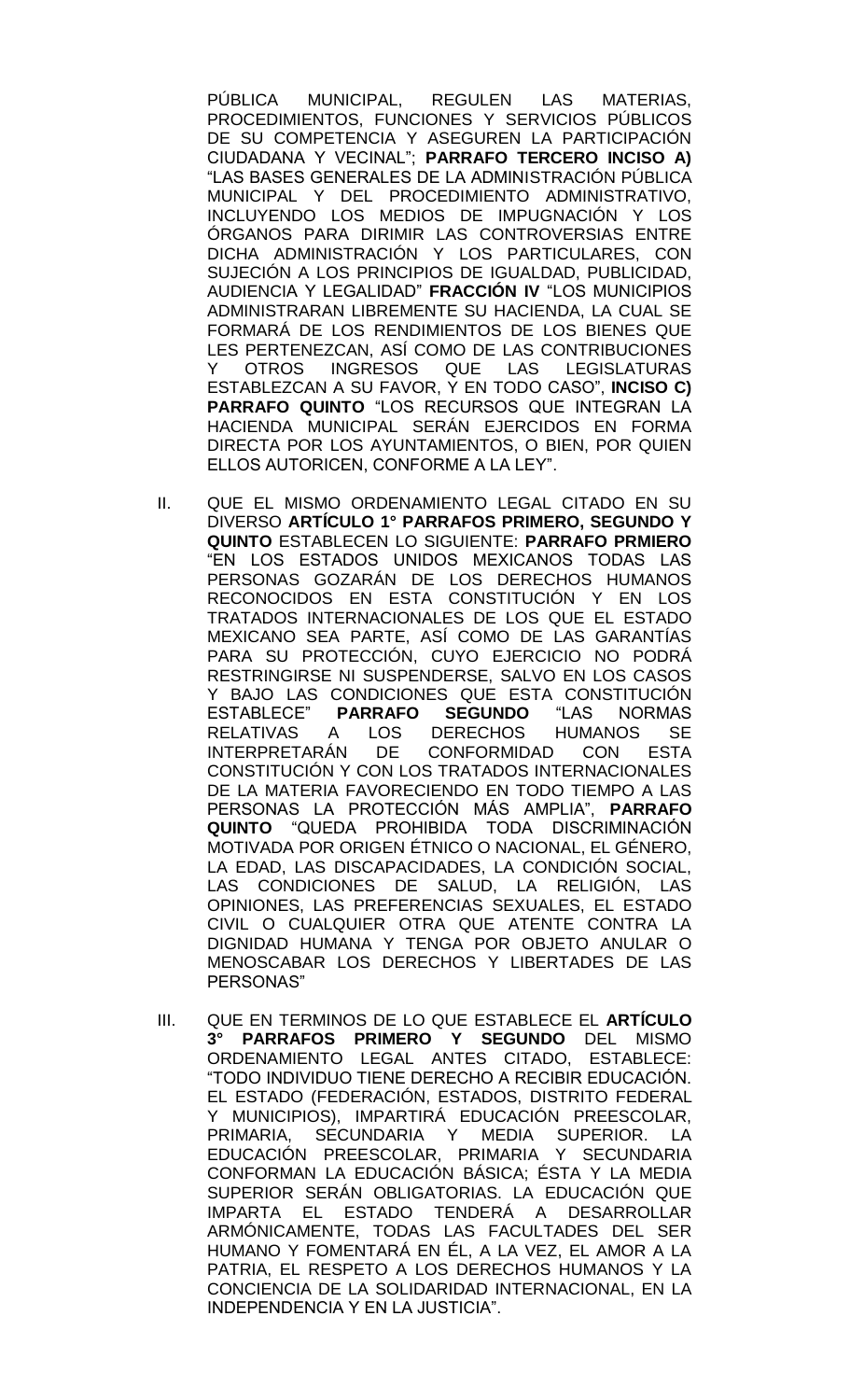- IV. QUE CONFORME AL PLAN NACIONAL DE DESARROLLO 2013-2018 **EN EL EJE II.1** QUE A LA LETRA DICE: "LA DISCRIMINACIÓN, INTOLERANCIA Y EXCLUSIÓN SOCIAL QUE ENFRENTAN ESTOS SECTORES DE LA POBLACIÓN MEXICANA CONSTITUYEN UNO DE LOS MAYORES DESAFÍOS PARA LA PRESENTE ADMINISTRACIÓN. DE AHÍ EL IMPERATIVO DE GENERAR POLÍTICAS PÚBLICAS PARA CORREGIR DESIGUALDADES, DAR PODER A QUIENES NO LO TIENEN Y CREAR UNA AUTÉNTICA SOCIEDAD DE DERECHOS Y DE IGUALDAD DE OPORTUNIDADES. EL 30% DE LOS PARTICIPANTES DE LA CONSULTA CIUDADANA CONSIDERÓ QUE LA PRIORIDAD PARA MEJORAR LA CALIDAD DE VIDA EN MÉXICO DEBE SER LA IGUALDAD DE OPORTUNIDADES", "…ADEMÁS DE DISEÑAR INTERVENCIONES *ESPECÍFICAS DE POLÍTICA PÚBLICA ENFOCADAS A MEJORAR SU CALIDAD DE VIDA Y SUS* OPORTUNIDADES"; **EJE II.2.** "LA PRIORIDAD SERÁ INTEGRAR UNA SOCIEDAD CON EQUIDAD, COHESIÓN SOCIAL E IGUALDAD DE OPORTUNIDADES. UN MÉXICO INCLUYENTE BUSCA CONSOLIDAR PLATAFORMAS DE MOVILIDAD SOCIAL QUE CONTRIBUYAN A CERRAR LAS BRECHAS EXISTENTES ENTRE DIFERENTES GRUPOS SOCIALES Y REGIONES DEL PAÍS. EN ESTE SENTIDO, SE PLANTEA GUIAR LA ACCIÓN DEL GOBIERNO EN TORNO A CINCO OBJETIVOS QUE SE DESCRIBEN A CONTINUACIÓN"
- V. QUE LA EDUCACIÓN, EN SU CARACTERISTICA DE EDUCACIÓN ESPECIAL DEBE SER RECIBIDA COMO DERECHO IRRENUNCIABLE, Y ES LABOR DE LAS AUTORIDADES FACILITAR Y SER EL PUENTE PARA LOGRAR UN SISTEMA EDUCATIVO INCLUYENTE Y DE ACCESO A TODOS Y CADA UNO DE LAS PERSONAS, AUN LAS QUE TIENEN CAPACIDADES DIFERENTES, FAVORECIENDO ASÍ EL DESARROLLO SOCIAL Y EN SU CASO LA PREPARACIÓN PARA EL CAMPO LABORAL, CREANDO UN NEXO A FUTURO DE FOMENTO LABORAL EN ESTOS INDIVIDUOS.
- VI. QUE MEDIANTE OFICIO NO 93/14 DIRIGIDO A LA C. ERNESTINA FERNANDEZ DE ALATRISTE DONDE SE HACE LA ATENTA SOLICITUD EL APOYO PARA LAS INSTITUCIONES C.A.M. "HECTOR LEZAMA SURROCA" TURNO MATUTINO, C.A.M. "GABRILEA BRIMMER" TURNO VESPERTINO, DONDE MENCIONAN QUE DICHAS INSTITUCIONES NO CUENTAN CON LOS RECURSOS PARA EL PAGO DE MANTENIMIENTO DEL AUTOBÚS ESCOLAR, ASÍ COMO EL RECURSO HUMANO (CHOFER) Y SALARIO DEL MISMO, Y DANDO A CONOCER QUE EN AÑOS ANTERIORES EL DIF Y DESARROLLO SOCIAL HAN APOYADO A DICHAS INSTITUCIONES CON VALES DE DIÉSEL DE 160 LITROS DIVIDIDOS EN 2 VALES DE 80 LITROS LOS DÍAS MARTES Y JUEVES DE CADA SEMANA Y EL MANTENIMIENTO DEL AUTOBÚS, Y CON EL PROPÓSITO DE FAVORECER A LOS ALUMNOS CON DISCAPACIDAD MULTIPLE QUE SON ATENDIDOS POR DICHAS INSTITUCIONES Y SE ENCUENTRAN EN ESTADO DE VULNERABILIDAD.

EN VIRTUD DE LO ANTERIOMENTE EXPUESTO COMO ANTECEDENTES SE PROCEDE A REALIZAR LAS SIGUIENTES CONSIDERACIONES LEGALES, CON LA FINALIDAD DE DETERMINAR Y DAR SOLUCIÓN A LA PETICIÓN REALIZADA. **C O N S I D E R A N D O**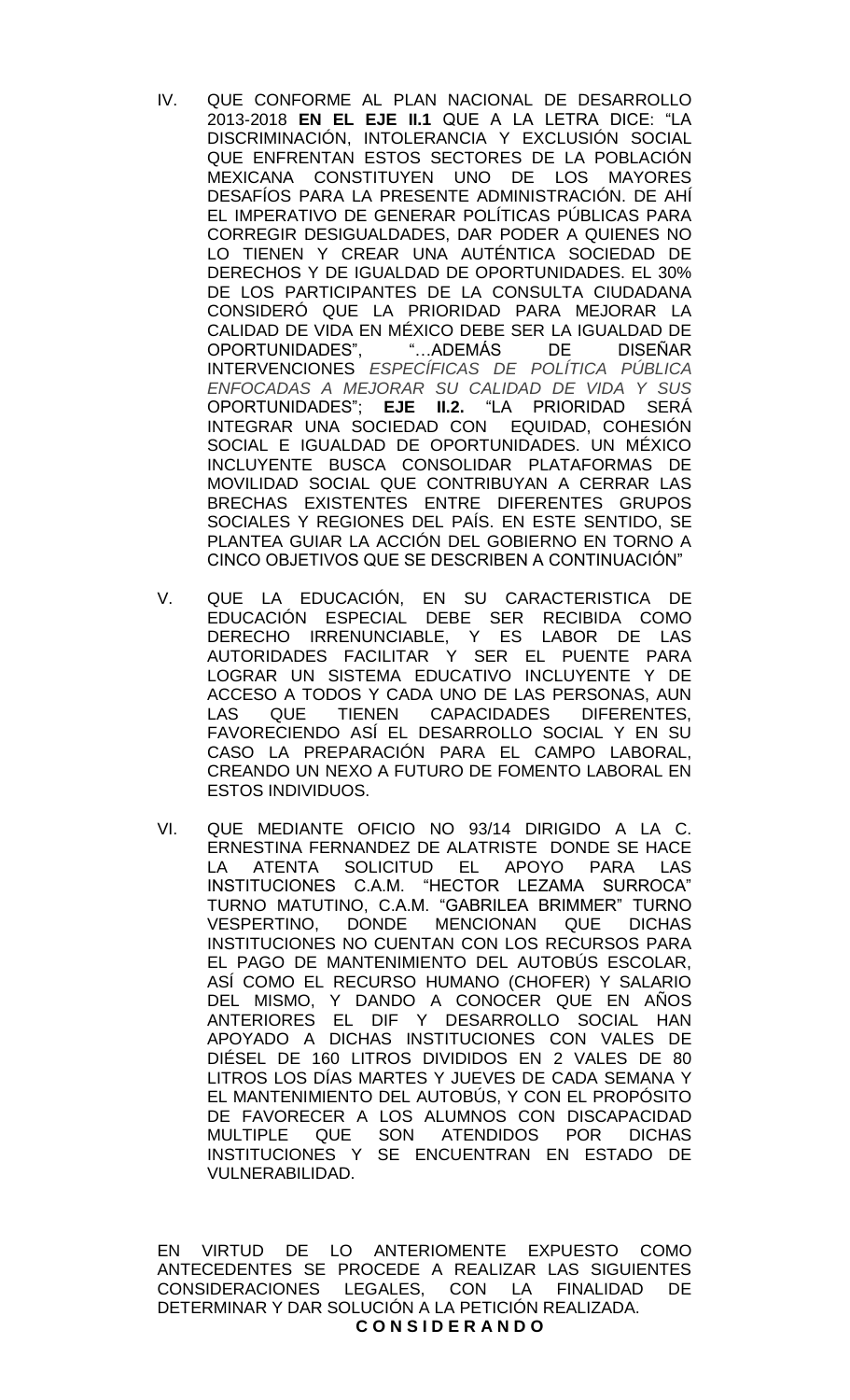- I. QUE LA CONSTITUCIÓN POLÍTICA DEL ESTADO LIBRE Y SOBERANO DE PUEBLA ESTABLECE EN LOS SIGUIENTES NUMERALES LEGALES EL FUNDAMENTO:
	- a. EL ARTÍCULO 2°: EL ESTADO ADOPTA PARA SU RÉGIMEN INTERIOR LA FORMA DE GOBIERNO REPUBLICANO, REPRESENTATIVO Y POPULAR, TENIENDO COMO BASE DE SU ORGANIZACIÓN POLÍTICA Y ADMINISTRATIVA EL MUNICIPIO LIBRE,
	- b. ARTÍCULO 79 FRACCIÓN XXVIII: FOMENTAR LA EDUCACIÓN, EN TODOS SUS NIVELES, CONFORME A LAS BASES ESTABLECIDAS POR EL ARTÍCULO 3O DE LA CONSTITUCIÓN GENERAL DE LA REPÚBLICA
	- c. ARTÍCULO 102: EL MUNICIPIO LIBRE CONSTITUYE LA BASE DE LA DIVISIÓN TERRITORIAL Y DE LA ORGANIZACIÓN POLÍTICA Y ADMINISTRATIVA DEL ESTADO; CADA MUNICIPIO SERÁ GOBERNADO POR UN AYUNTAMIENTO DE ELECCIÓN POPULAR DIRECTA, INTEGRADO POR UN PRESIDENTE MUNICIPAL Y EL NÚMERO DE REGIDORES Y SÍNDICOS QUE LA LEY DETERMINE. LAS ATRIBUCIONES QUE ESTA CONSTITUCIÓN OTORGA AL GOBIERNO MUNICIPAL, SE EJERCERÁN POR EL AYUNTAMIENTO DE MANERA EXCLUSIVA Y NO HABRÁ AUTORIDAD INTERMEDIA ALGUNA, ENTRE ÉSTE Y EL GOBIERNO DEL ESTADO.
	- d. ARTÍCULO 103 FRACCIÓN IV: LOS MUNICIPIOS TIENEN PERSONALIDAD JURÍDICA, PATRIMONIO PROPIO QUE LOS AYUNTAMIENTOS MANEJARÁN CONFORME A LA LEY, Y ADMINISTRARÁN LIBREMENTE SU HACIENDA, LA CUAL SE FORMARÁ DE LOS RENDIMIENTOS DE LOS BIENES QUE LES PERTENEZCAN, ASÍ COMO DE LAS CONTRIBUCIONES Y OTROS INGRESOS QUE LA LEGISLATURA DEL ESTADO ESTABLEZCA A FAVOR DE AQUÉLLOS Y QUE, ENTRE OTROS, SERÁN: …IV: LOS RECURSOS QUE INTEGRAN LA HACIENDA MUNICIPAL SERÁN EJERCIDOS EN FORMA DIRECTA POR LOS AYUNTAMIENTOS, O BIEN, POR QUIENES ELLOS AUTORICEN, CONFORME A LA LEY.
	- e. ARTÍCULO 105 FRACCIÓN III INCISO D: LA ADMINISTRACIÓN PÚBLICA MUNICIPAL SERÁ CENTRALIZADA Y DESCENTRALIZADA, CON SUJECIÓN A LAS SIGUIENTES DISPOSICIONES:… LOS AYUNTAMIENTOS TENDRÁN FACULTADES PARA EXPEDIR DE ACUERDO CON LAS LEYES EN MATERIA MUNICIPAL QUE EMITA EL CONGRESO DEL ESTADO, LOS BANDOS DE POLICÍA Y GOBIERNO, LOS REGLAMENTOS, CIRCULARES Y DISPOSICIONES ADMINISTRATIVAS DE OBSERVANCIA GENERAL DENTRO DE SUS RESPECTIVAS JURISDICCIONES, QUE ORGANICEN LA ADMINISTRACIÓN PÚBLICA MUNICIPAL, REGULEN LAS MATERIAS, PROCEDIMIENTOS, FUNCIONES Y SERVICIOS PÚBLICOS DE SU COMPETENCIA Y ASEGUREN LA PARTICIPACIÓN CIUDADANA Y VECINAL….EL PROCEDIMIENTO Y CONDICIONES PARA QUE EL GOBIERNO DEL ESTADO ASUMA UNA FUNCIÓN O SERVICIO MUNICIPAL CUANDO, AL NO EXISTIR EL CONVENIO CORRESPONDIENTE, EL CONGRESO DEL ESTADO CONSIDERE QUE EL MUNICIPIO DE QUE SE TRATE ESTÉ IMPOSIBILITADO PARA EJERCERLOS O PRESTARLOS; EN ESTE CASO, SERÁ NECESARIA SOLICITUD PREVIA DEL AYUNTAMIENTO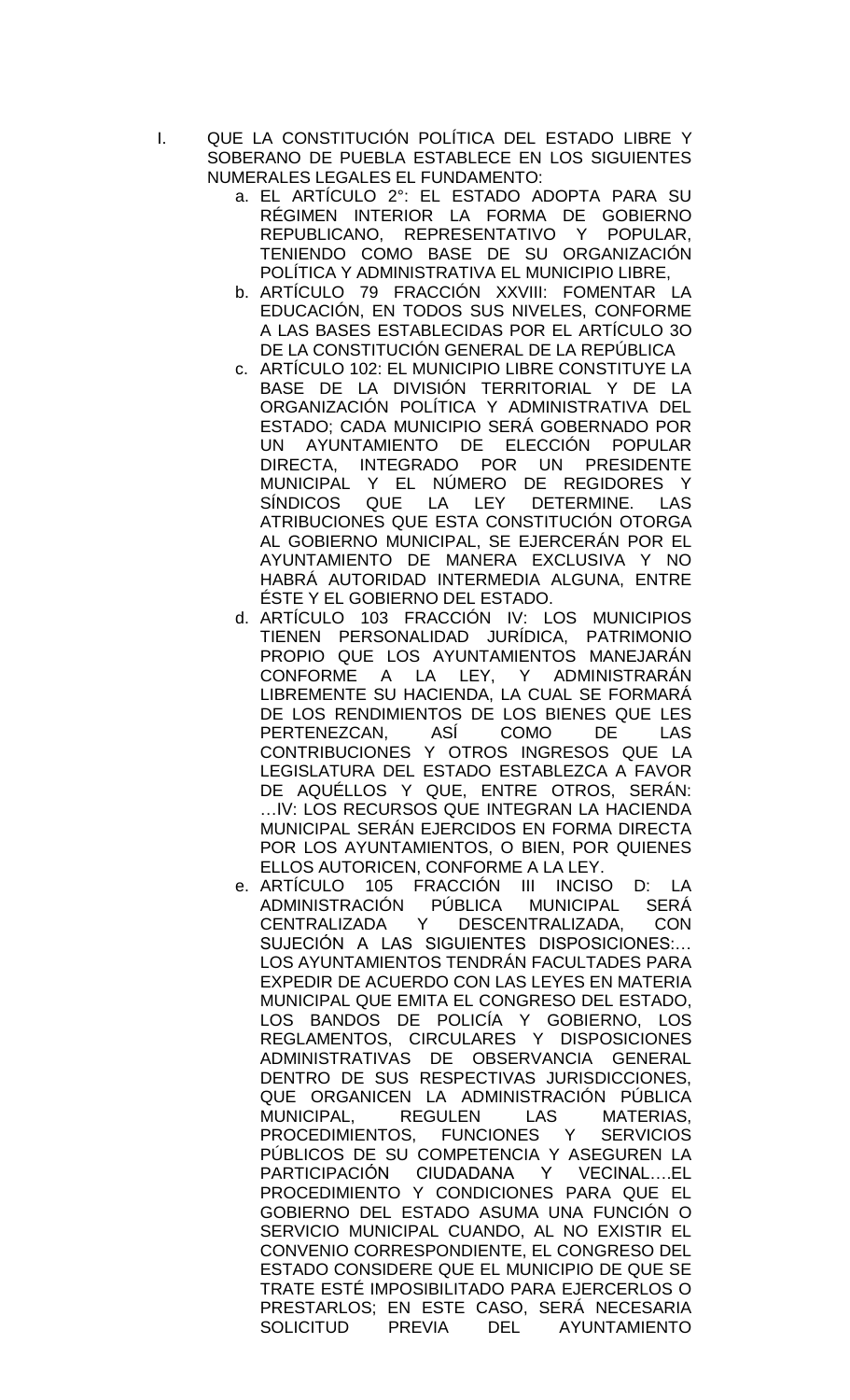RESPECTIVO, APROBADA POR CUANDO MENOS LAS DOS TERCERAS PARTES DE SUS INTEGRANTES…

- f. ARTÍCULO 105 FRACCIÓN IV INCISO H: LOS MUNICIPIOS, EN LOS TÉRMINOS DE LAS LEYES FEDERALES Y ESTATALES RELATIVAS, ESTARÁN FACULTADOS PARA\*:…INTERVENIR EN LA FORMULACIÓN Y APLICACIÓN DE PROGRAMAS DE TRANSPORTE PÚBLICO DE PASAJEROS CUANDO AQUELLOS AFECTEN SU ÁMBITO TERRITORIAL.
- g. ARTÍCULO 108: LOS RECURSOS ECONÓMICOS DE QUE DISPONGAN EL ESTADO, LOS MUNICIPIOS Y SUS ENTIDADES, ASÍ COMO LOS ORGANISMOS AUTÓNOMOS, SE ADMINISTRARÁN CON EFICIENCIA, EFICACIA Y HONRADEZ, PARA SATISFACER LOS OBJETIVOS A QUE ESTÉN DESTINADOS. LAS ADQUISICIONES, ARRENDAMIENTOS Y ENAJENACIONES DE TODO TIPO DE BIENES, LA PRESTACIÓN DE SERVICIOS DE CUALQUIER NATURALEZA Y LA CONTRATACIÓN DE OBRA QUE REALICEN, SE ADJUDICARÁN O LLEVARÁN A CABO, POR REGLA GENERAL, A TRAVÉS DE LICITACIONES PÚBLICAS MEDIANTE CONVOCATORIA ABIERTA, PARA QUE LIBREMENTE SE PRESENTEN PROPOSICIONES SOLVENTES EN PLIEGO O SOBRE CERRADO, QUE SERÁ ABIERTO PÚBLICAMENTE, CON EL FIN DE PROCURAR IMPARCIALIDAD A LOS LICITANTES Y ASEGURAR AL ESTADO Y A LOS<br>MUNICIPIOS LAS MEJORES CONDICIONES MUNICIPIOS LAS MEJORES CONDICIONES DISPONIBLES EN CUANTO A OFERTA, PRECIO, CALIDAD, FINANCIAMIENTO, OPORTUNIDAD Y DEMÁS CIRCUNSTANCIAS PERTINENTES. LAS LEYES LIMITARÁN LOS SUPUESTOS DE EXCEPCIÓN A LAS LICITACIONES PÚBLICAS, ESTABLECERÁN LAS BASES, PROCEDIMIENTOS, REGLAS, REQUISITOS Y DEMÁS ELEMENTOS IDÓNEOS PARA ACREDITAR LA ECONOMÍA, EFICACIA, EFICIENCIA, IMPARCIALIDAD Y HONRADEZ QUE ASEGUREN LAS MEJORES CONDICIONES PARA EL ESTADO Y LOS<br>MUNICIPIOS, Y DETERMINARÁN LA MUNICIPIOS, Y DETERMINARÁN LA RESPONSABILIDAD DE LOS SERVIDORES PÚBLICOS QUE INTERVENGAN EN CUALQUIER ACTO DE ADJUDICACIÓN Y CONTRATACIÓN.
- h. ARTÍCULO 118 PÁRRAFO PRIMERO: ES OBLIGACIÓN DEL ESTADO IMPARTIR Y FOMENTAR LA EDUCACIÓN PÚBLICA EN TODOS SUS GRADOS, DE ACUERDO A LAS CIRCUNSTANCIAS DEL ERARIO Y DE CONFORMIDAD CON LAS NECESIDADES DE LOS HABITANTES. LA EDUCACIÓN PRIMARIA Y SECUNDARIA SON OBLIGATORIAS.
- II. QUE DE LA LEY ORGÁNICA MUNICIPAL ESTABLECE EN LOS SIGUIENTES ARTÍCULOS EL FUNDAMENTO SUSTENTO JURÍDICO MISMO QUE A LA LETRA DICE.
	- a. ARTÍCULO 1°: LA PRESENTE LEY ES DE ORDEN PÚBLICO Y DE OBSERVANCIA GENERAL EN LOS MUNICIPIOS QUE CONFORMAN EL ESTADO LIBRE Y SOBERANO DE PUEBLA, Y TIENE POR OBJETO REGULAR LAS BASES PARA LA INTEGRACIÓN Y ORGANIZACIÓN EN EL ÁMBITO MUNICIPAL DEL TERRITORIO, LA POBLACIÓN Y EL GOBIERNO, ASÍ COMO DOTAR DE LINEAMIENTOS BÁSICOS A LA ADMINISTRACIÓN PÚBLICA MUNICIPAL, DESARROLLANDO LAS DISPOSICIONES CONTENIDAS EN LA CONSTITUCIÓN POLÍTICA DE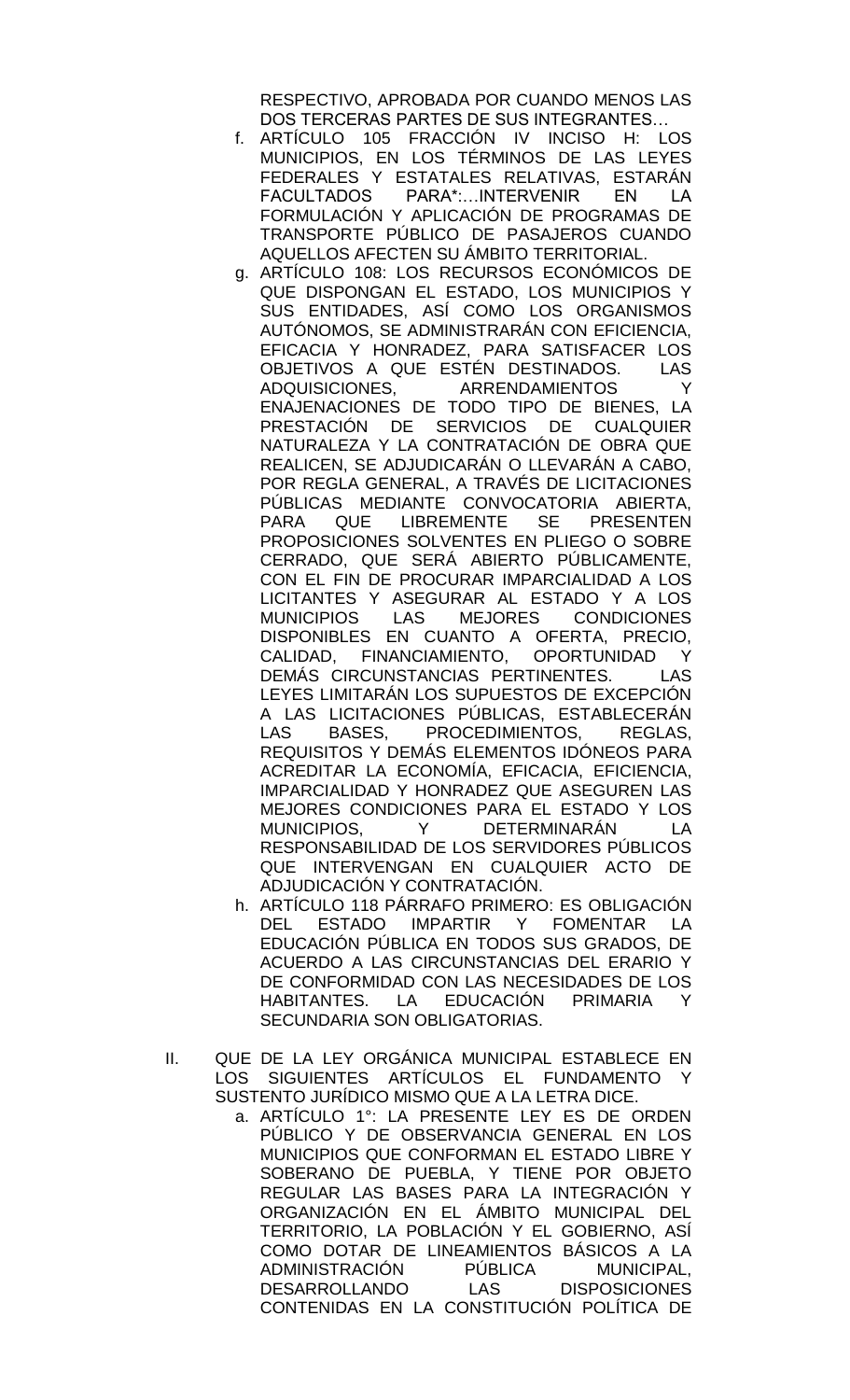LOS ESTADOS UNIDOS MEXICANOS Y LA DEL ESTADO.

- b. ARTÍCULO 2°: EL MUNICIPIO LIBRE ES UNA ENTIDAD DE DERECHO PÚBLICO, BASE DE LA DIVISIÓN TERRITORIAL Y DE LA ORGANIZACIÓN POLÍTICA Y ADMINISTRATIVA DEL ESTADO DE PUEBLA, INTEGRADO POR UNA COMUNIDAD ESTABLECIDA EN UN TERRITORIO, CON UN GOBIERNO DE ELECCIÓN POPULAR DIRECTA, EL CUAL TIENE COMO PROPÓSITO SATISFACER, EN EL ÁMBITO DE SU COMPETENCIA, LAS NECESIDADES COLECTIVAS DE LA POBLACIÓN QUE SE ENCUENTRA ASENTADA EN SU CIRCUNSCRIPCIÓN TERRITORIAL; ASÍ COMO INDUCIR Y ORGANIZAR LA PARTICIPACIÓN DE LOS CIUDADANOS EN LA PROMOCIÓN DEL DESARROLLO INTEGRAL DE SUS COMUNIDADES.
- c. ARTÍCULO 3°: EL MUNICIPIO SE ENCUENTRA INVESTIDO DE PERSONALIDAD JURÍDICA Y DE PATRIMONIO PROPIOS, SU AYUNTAMIENTO ADMINISTRARÁ LIBREMENTE SU HACIENDA Y NO TENDRÁ SUPERIOR JERÁRQUICO. NO HABRÁ AUTORIDAD INTERMEDIA ENTRE EL MUNICIPIO Y EL GOBIERNO DEL ESTADO.
- d. ARTÍCULO 37 FRACCIÓN II: SON OBLIGACIONES DE LOS HABITANTES DEL MUNICIPIO:… II RECIBIR LA EDUCACIÓN BÁSICA EN LA FORMA PREVISTA POR LAS LEYES Y CONFORME A LOS REGLAMENTOS Y PROGRAMAS APLICABLES
- e. ARTÍCULO 37 FRACCIÓN V: REALIZAR SUS ACTIVIDADES Y USAR Y DISPONER DE SUS BIENES, EN FORMA QUE NO PERJUDIQUEN A LA COLECTIVIDAD;
- f. ARTÍCULO 37 FRACCIÓNVI: LAS DEMÁS QUE LES IMPONGAN LAS LEYES Y OTROS ORDENAMIENTOS APLICABLES.
- g. ARTÍCULO 38: LOS HABITANTES DE UN MUNICIPIO TENDRÁN DERECHO A USAR, CON LOS REQUISITOS QUE ESTABLEZCA LA LEY, LOS SERVICIOS PÚBLICOS QUE PRESTE EL AYUNTAMIENTO, Y EN SU CASO AQUELLOS PROPORCIONADOS POR EL GOBIERNO ESTATAL, Y A QUE SEAN RESPETADOS LOS DERECHOS QUE LES CORRESPONDEN COMO **GOBERNADOS**
- h. ARTÍCULO 70: EL AYUNTAMIENTO CELEBRARÁ POR LO MENOS UNA SESIÓN ORDINARIA MENSUALMENTE, Y LAS EXTRAORDINARIAS QUE SEAN NECESARIAS CUANDO EXISTAN MOTIVOS QUE LAS JUSTIFIQUEN.
- i. ARTÍCULO 71: EN LA PRIMERA SESIÓN DEL AYUNTAMIENTO, SE DETERMINARÁ EL DÍA Y HORA DE CADA MES EN QUE SE CELEBRARÁ LA SESIÓN ORDINARIA.
- j. ARTÍCULO 72: SI SE ACUERDA REALIZAR DURANTE CADA MES DOS O MÁS SESIONES, SE SEÑALARÁN LOS DÍAS Y HORAS EN QUE DEBAN CELEBRARSE.
- k. ARTÍCULO 73: LOS AYUNTAMIENTOS PODRÁN CELEBRAR SESIONES EXTRAORDINARIAS MEDIANTE CONVOCATORIA QUE PARA EL EFECTO HAGAN EL PRESIDENTE MUNICIPAL O LA MAYORÍA DE LOS REGIDORES, EN LA QUE SE EXPRESARÁN LOS ASUNTOS QUE LAS MOTIVEN Y SERÁN LOS ÚNICOS QUE DEBERÁN TRATARSE EN LAS MISMAS.
- l. ARTÍCULO 74: LAS SESIONES DE LOS AYUNTAMIENTOS SE CELEBRARÁN EN LAS OFICINAS MUNICIPALES O, CUANDO EL CASO LO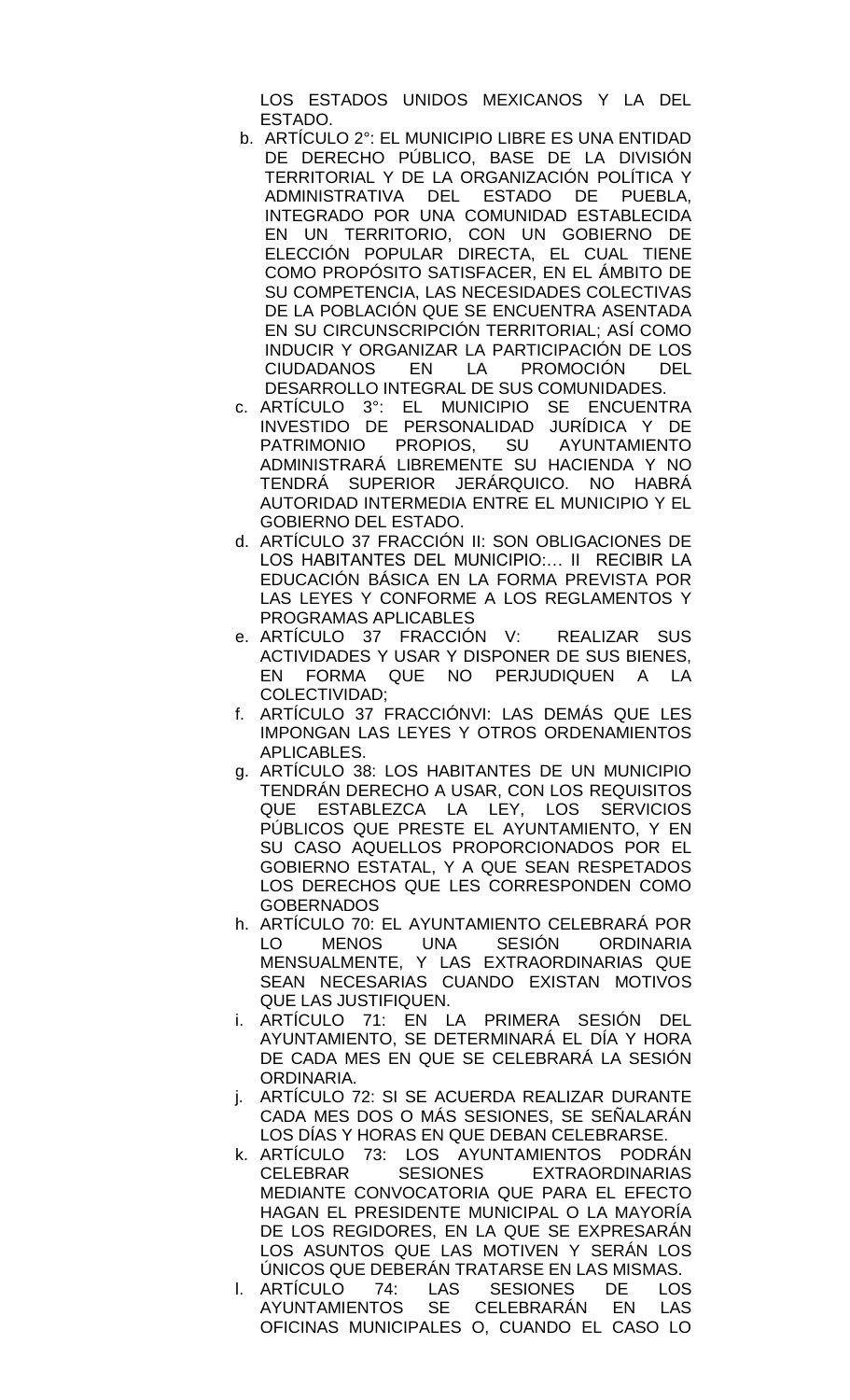REQUIERA, EN EL RECINTO PREVIAMENTE DECLARADO OFICIAL PARA TAL EFECTO.

EL RECINTO DEL AYUNTAMIENTO ES INVIOLABLE. TODA FUERZA PÚBLICA QUE NO ESTÉ A CARGO DEL PROPIO AYUNTAMIENTO, ESTÁ IMPEDIDA DE TENER ACCESO AL MISMO, SALVO EN LOS CASOS DE EXCEPCIÓN ESTABLECIDOS EN LA CONSTITUCIÓN POLÍTICA DE LOS ESTADOS UNIDOS MEXICANOS, LA PARTICULAR DEL ESTADO, POR INSTRUCCIÓN DEL GOBERNADOR EN AQUELLOS CASOS EN QUE ÉSTE JUZGUE COMO DE FUERZA MAYOR O ALTERACIÓN GRAVE DEL ORDEN PÚBLICO, O QUE SE CUENTE CON PERMISO DEL PRESIDENTE MUNICIPAL.

m. ARTÍCULO 75: LAS SESIONES DEL AYUNTAMIENTO SERÁN PÚBLICAS, CON EXCEPCIÓN DE AQUÉLLAS EN QUE EL ORDEN DEL DÍA INCLUYA ALGÚN ASUNTO POR CUYA ÍNDOLE SE CONSIDERE QUE DEBA TRATARSE CON RESERVA Y CONSECUENTEMENTE ESTOS ASUNTOS SERÁN TRATADOS EN SESIÓN PRIVADA.

SERÁN SESIONES SOLEMNES LAS QUE DETERMINE EL REGLAMENTO RESPECTIVO.

EL AYUNTAMIENTO PODRÁ CELEBRAR SESIONES DE CABILDO ABIERTO PARA REALIZAR AUDIENCIAS PÚBLICAS, FOROS DE CONSULTA, CURSOS DE CAPACITACIÓN MUNICIPAL, REUNIONES DE INSTRUCCIÓN CÍVICA O ACTOS POLÍTICOS, CUYA IMPORTANCIA COADYUVE AL DESARROLLO SOCIAL, ECONÓMICO Y CULTURAL Y FOMENTE LA PARTICIPACIÓN DE LOS HABITANTES DEL MUNICIPIO.

n. ARTÍCULO 76: EL AYUNTAMIENTO SESIONARÁ VÁLIDAMENTE CON LA ASISTENCIA DE LA MAYORÍA DE SUS MIEMBROS Y DEL SECRETARIO DEL AYUNTAMIENTO O LA PERSONA QUE LEGALMENTE LO SUSTITUYA.

LAS SESIONES SERÁN PRESIDIDAS POR EL PRESIDENTE MUNICIPAL O POR QUIEN LEGALMENTE LO SUSTITUYA.

- o. ARTÍCULO 77: LOS ACUERDOS DE LOS AYUNTAMIENTOS SE TOMARÁN POR MAYORÍA DE VOTOS DEL PRESIDENTE MUNICIPAL, REGIDORES Y SÍNDICO, Y EN CASO DE EMPATE, EL PRESIDENTE MUNICIPAL TENDRÁ VOTO DE CALIDAD.
- p. ARTÍCULO 78 SON ATRIBUCIONES DE LOS AYUNTAMIENTOS:
	- i. IV.- EXPEDIR Y ACTUALIZAR BANDOS DE POLICÍA Y GOBIERNO, REGLAMENTOS, CIRCULARES Y DISPOSICIONES ADMINISTRATIVAS DE OBSERVANCIA GENERAL, REFERENTES A SU ORGANIZACIÓN, FUNCIONAMIENTO, SERVICIOS PÚBLICOS QUE DEBAN PRESTAR Y DEMÁS ASUNTOS DE SU COMPETENCIA, SUJETÁNDOSE A LAS BASES NORMATIVAS ESTABLECIDAS POR LA CONSTITUCIÓN POLÍTICA DEL ESTADO LIBRE Y SOBERANO DE PUEBLA, VIGILANDO SU OBSERVANCIA Y APLICACIÓN; CON PLENO RESPETO A LOS DERECHOS HUMANOS QUE RECONOCE EL ORDEN JURÍDICO NACIONAL;
	- ii. V.- INDUCIR Y ORGANIZAR LA PARTICIPACIÓN DE LOS CIUDADANOS EN LA PROMOCIÓN DEL DESARROLLO INTEGRAL DE SUS COMUNIDADES;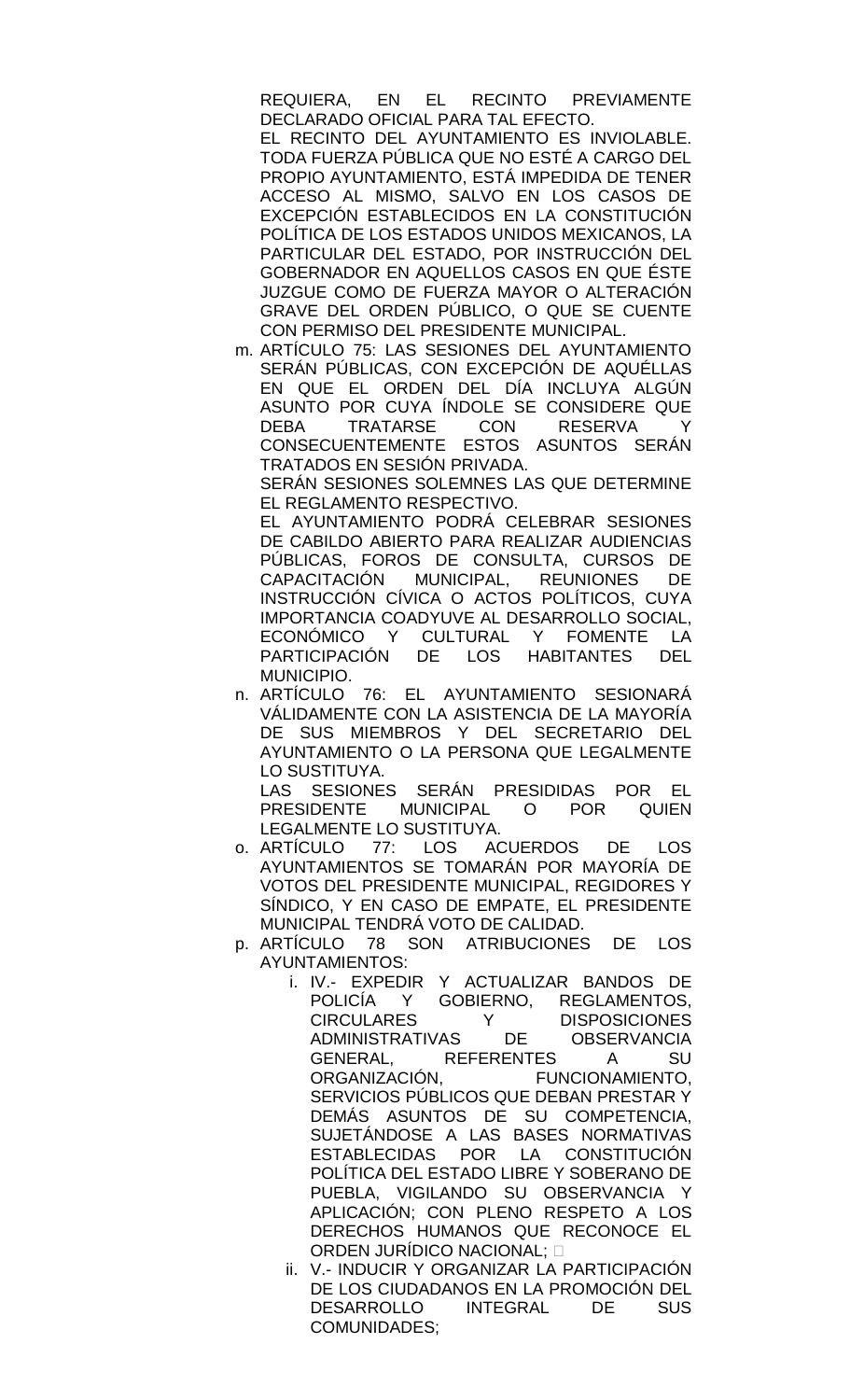- iii. XVIII.- PROMOVER CUANTO ESTIME CONVENIENTE PARA EL PROGRESO ECONÓMICO, SOCIAL Y CULTURAL DEL MUNICIPIO Y ACORDAR LA REALIZACIÓN DE LAS OBRAS PÚBLICAS QUE FUEREN NECESARIAS;
- iv. XXIII.- CREAR Y SUPRIMIR EMPLEOS MUNICIPALES SEGÚN LO EXIJAN LAS NECESIDADES PUBLICAS Y SENALAR, AUMENTAR O DISMINUIR LAS RESPECTIVAS EROGACIONES, TENIENDO EN CUENTA LAS POSIBILIDADES DEL ERARIO Y LAS DISPOSICIONES DE LA PRESENTE LEY;
- v. XLVIII.- ESTABLECER EL SISTEMA MUNICIPAL DE PROTECCIÓN CIVIL;
- vi. LXIII.- ACTUALIZAR SUS MARCOS NORMATIVOS DE CONFORMIDAD CON SUS ATRIBUCIONES: Y O
- vii. LXVII.- LAS DEMÁS QUE LE CONFIERAN LAS LEYES Y ORDENAMIENTOS VIGENTES EN EL MUNICIPIO.
- q. ARTÍCULO 79: LOS BANDOS DE POLICÍA Y GOBIERNO, LOS REGLAMENTOS, CIRCULARES Y DEMÁS DISPOSICIONES DE OBSERVANCIA GENERAL CONSTITUYEN LOS DIVERSOS CUERPOS NORMATIVOS TENDIENTES A REGULAR, EJECUTAR Y HACER CUMPLIR EL EJERCICIO DE LAS FACULTADES Y OBLIGACIONES QUE ESTA LEY CONFIERE A LOS AYUNTAMIENTOS EN EL ÁMBITO DE SU COMPETENCIA; Y DEBERÁN RESPETAR LOS DERECHOS HUMANOS CONSAGRADOS EN EL ORDEN JURÍDICO MEXICANO. O EN AQUELLOS MUNICIPIOS CON POBLACIÓN MAYORITARIAMENTE INDÍGENA LA NORMATIVIDAD OBSERVARÁ LOS USOS Y COSTUMBRES EN LA MEDIDA DE LO POSIBLE, SIN QUE CONTRAVENGAN LOS DERECHOS HUMANOS RECONOCIDOS EN EL ORDEN JURÍDICO NACIONAL.
- r. ARTÍCULO 82: LAS DISPOSICIONES ADMINISTRATIVAS DE OBSERVANCIA GENERAL, SERÁN AQUELLAS QUE TENGAN POR OBJETO LA APLICACIÓN DE LOS ACUERDOS Y RESOLUCIONES DEL AYUNTAMIENTO HACIA LOS PARTICULARES, HABITANTES Y VECINOS DE SUS JURISDICCIONES. LOS AYUNTAMIENTOS TIENEN EL DEBER DE EXPEDIR LAS DISPOSICIONES DE OBSERVANCIA GENERAL QUE SEÑALE ESTA LEY.
- s. ARTÍCULO 85: PARA LA ELABORACIÓN DEL DICTAMEN QUE HABRÁ DE PRESENTARSE AL CABILDO, SE APLICARÁN LAS REGLAS Y DISPOSICIONES SIGUIENTES:
	- i. REUNIR LOS ANTECEDENTES NECESARIOS;
	- ii. CONSULTAR Y SOLICITAR ASESORÍA E INFORMES;
	- iii. CELEBRAR REUNIONES DE CONSULTA PARA FUNDAMENTAR Y REGULAR LOS CRITERIOS DEL DICTAMEN; Y
	- iv. INTEGRAR EL DICTAMEN DEBIDAMENTE SUSCRITO PARA DARLE LECTURA ANTE LA ASAMBLEA, EN EL TÉRMINO Y FORMA QUE DETERMINE EL AYUNTAMIENTO, ENTREGANDO LOS EXPEDIENTES RESPECTIVOS A CADA UNO DE LOS MIEMBROS DEL CABILDO, EN UN PLAZO NO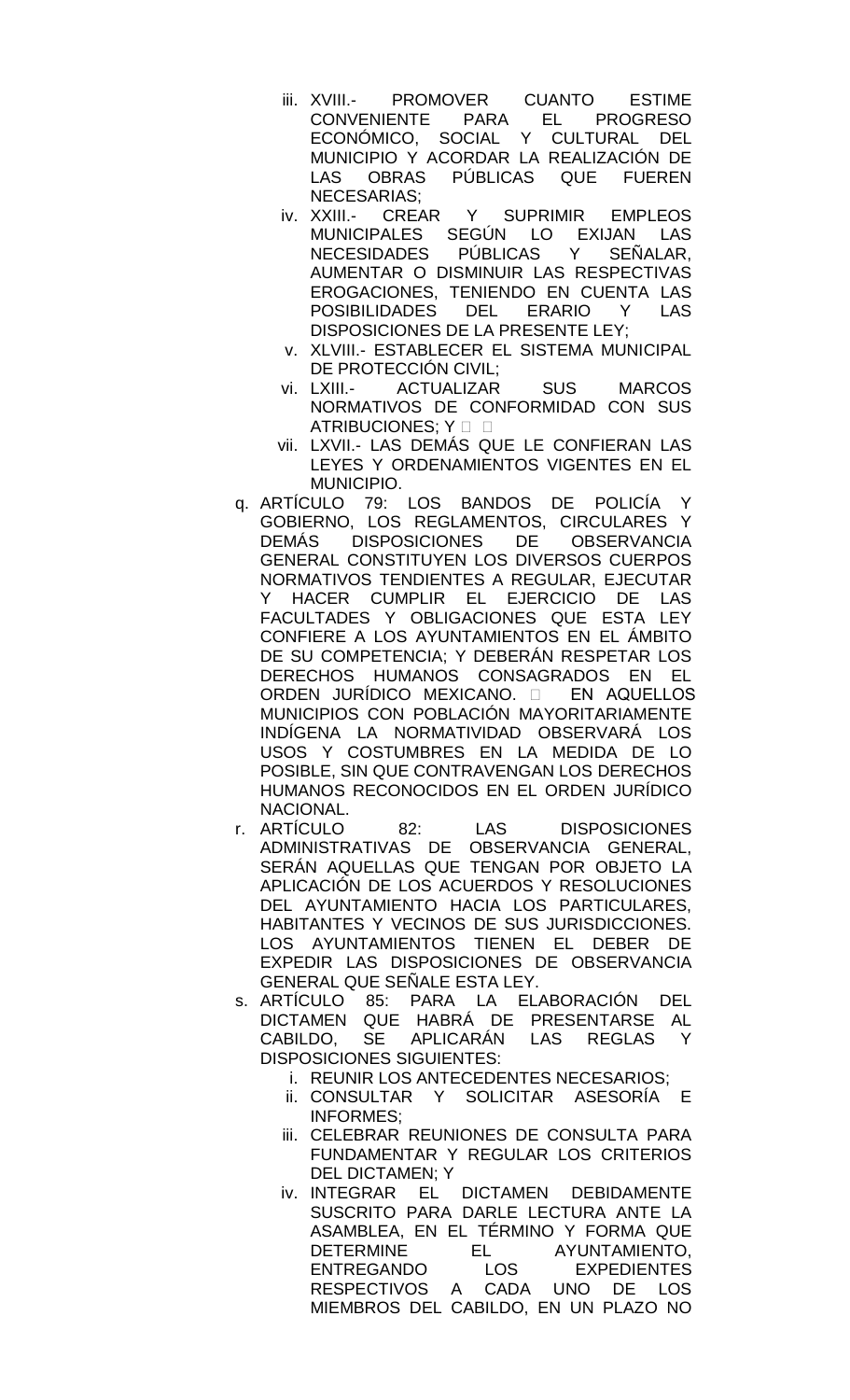MENOR DE SETENTA Y DOS HORAS ANTES DE LA CELEBRACIÓN DE LA SESIÓN RESPECTIVA.

- t. ARTÍCULO 86: LA DISCUSIÓN DEL PROYECTO SE HARÁ INDISTINTAMENTE EN LO GENERAL Y EN LO PARTICULAR, ESCUCHÁNDOSE LAS ARGUMENTACIONES QUE SEAN A FAVOR Y EN CONTRA, EN IGUALDAD DE CONDICIONES. EL PRESIDENTE MUNICIPAL DIRIGIRÁ EL<br>PROCEDIMIENTO A QUE SE SUJETARÁ LA PROCEDIMIENTO A QUE SE SUJETARÁ DISCUSIÓN.
- u. ARTÍCULO 87: DURANTE LA VOTACIÓN NO SE ADMITIRÁ DISCUSIÓN ALGUNA, SALVO PARA LA ACLARACIÓN DE ERROR O INTERPRETACIÓN QUE SEA NECESARIA.
- v. ARTÍCULO 92: SON FACULTADES Y OBLIGACIONES DE LOS REGIDORES:
	- i. EJERCER LA DEBIDA INSPECCIÓN Y VIGILANCIA, EN LOS RAMOS A SU CARGO;
	- ii. ASISTIR CON PUNTUALIDAD A LAS SESIONES ORDINARIAS Y EXTRAORDINARIAS DEL AYUNTAMIENTO;
	- iii. EJERCER LAS FACULTADES DE DELIBERACIÓN Y DECISIÓN DE LOS ASUNTOS QUE LE COMPETEN AL AYUNTAMIENTO, Y COLABORAR EN LA ELABORACIÓN DE LOS PRESUPUESTOS DE INGRESOS Y EGRESOS DEL MUNICIPIO;
	- iv. FORMAR PARTE DE LAS COMISIONES, PARA LAS QUE FUEREN DESIGNADOS POR EL AYUNTAMIENTO
	- v. DICTAMINAR E INFORMAR SOBRE LOS ASUNTOS QUE LES ENCOMIENDE EL AYUNTAMIENTO;
	- vi. SOLICITAR LOS INFORMES NECESARIOS PARA EL BUEN DESARROLLO DE SUS FUNCIONES, A LOS DIVERSOS TITULARES DE LA ADMINISTRACIÓN PÚBLICA MUNICIPAL, QUIENES ESTÁN OBLIGADOS A PROPORCIONAR TODOS LOS DATOS E INFORMES QUE SE LES PIDIEREN EN UN TÉRMINO NO MAYOR DE VEINTE DÍAS HÁBILES;
	- vii. FORMULAR AL AYUNTAMIENTO LAS PROPUESTAS DE ORDENAMIENTOS EN ASUNTOS MUNICIPALES, Y PROMOVER TODO LO QUE CREAN CONVENIENTE AL BUEN SERVICIO PÚBLICO;
	- viii. CONCURRIR A LOS ACTOS OFICIALES PARA LOS CUALES SE LES CITE; Y
	- ix. LAS QUE LE DETERMINE EL CABILDO Y LAS QUE LE OTORGUEN OTRAS DISPOSICIONES APLICABLES.
- w. ARTÍCULO 93: LOS REGIDORES NO PODRÁN SER RECONVENIDOS POR LAS OPINIONES QUE MANIFIESTEN EN EL DESEMPEÑO DE SU CARGO, DISFRUTARÁN DE LAS RETRIBUCIONES QUE ACUERDE EL AYUNTAMIENTO Y CONTARÁN CON LOS APOYOS QUE LES CORRESPONDA PARA REALIZAR LAS GESTORÍAS DE AUXILIO A LOS HABITANTES DEL MUNICIPIO. ESTÁN IMPEDIDOS PARA REALIZAR GESTIONES ADMINISTRATIVAS ANTE AUTORIDADES FEDERALES, ESTATALES O<br>MUNICIPALES, RESPECTO DE ASUNTOS QUE RESPECTO DE ASUNTOS QUE AFECTEN LOS INTERESES DEL AYUNTAMIENTO DE QUE FORMAN PARTE SIN LA PREVIA AUTORIZACIÓN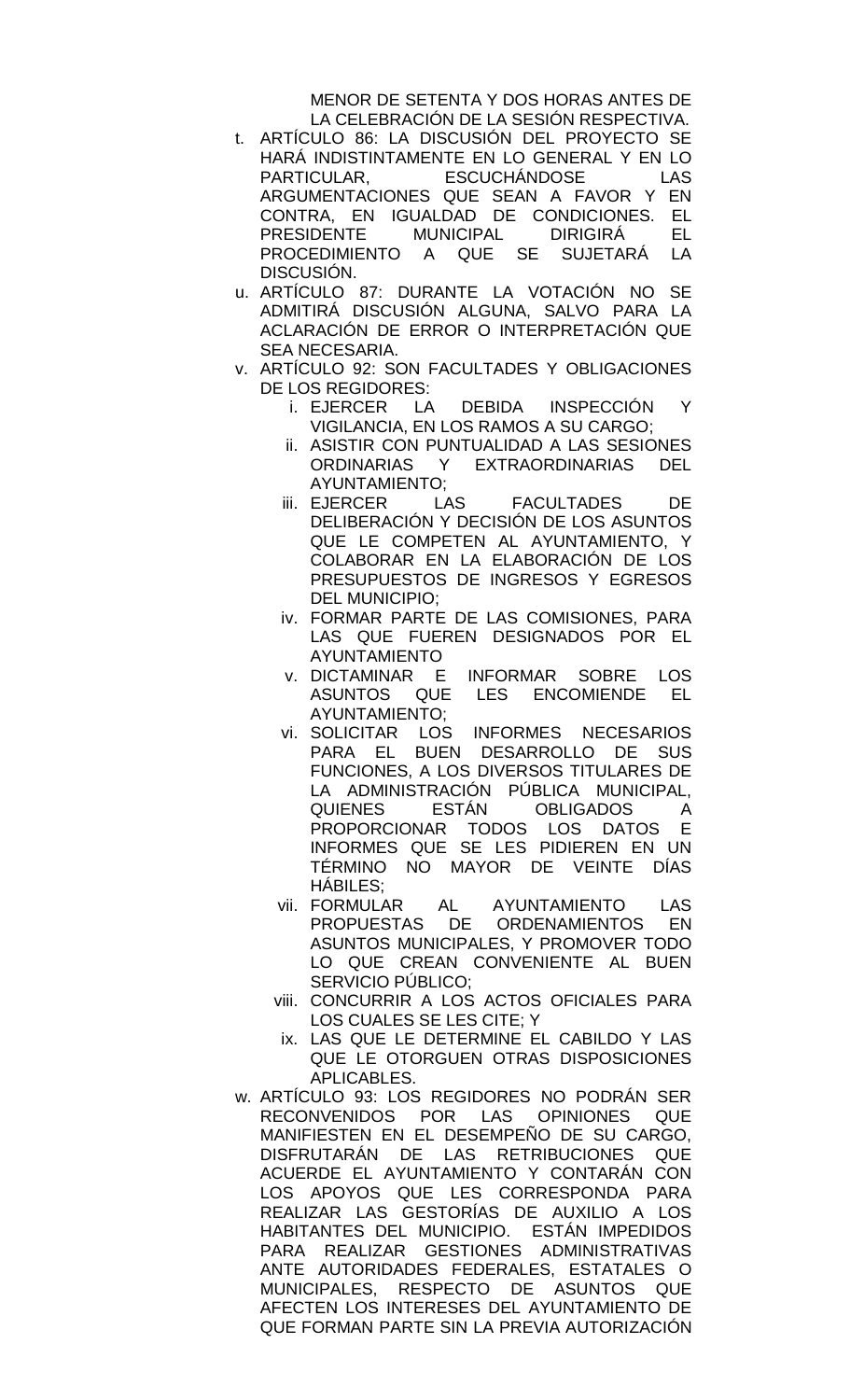DEL CABILDO O PRESIDENTE MUNICIPAL CORRESPONDIENTE.

- x. ARTÍCULO 94: EL AYUNTAMIENTO, PARA FACILITAR EL DESPACHO DE LOS ASUNTOS QUE LE COMPETEN, NOMBRARÁ COMISIONES PERMANENTES O TRANSITORIAS, QUE LOS EXAMINEN E INSTRUYAN HASTA PONERLOS EN ESTADO DE RESOLUCIÓN. ESTAS COMISIONES SESIONARÁN DE FORMA MENSUAL, SIENDO CONVOCADAS POR EL REGIDOR QUE PRESIDA LA MISMA, CONFORME AL REGLAMENTO RESPECTIVO. LOS REGIDORES DEBERÁN ASISTIR CON PUNTUALIDAD A LAS SESIONES DE LAS COMISIONES QUE EL HONORABLE AYUNTAMIENTO LES HA ENCOMENDADO.
- y. ARTÍCULO 96 FRACCIÓN VII: LAS COMISIONES PERMANENTES SERÁN LAS SIGUIENTES: …
	- i. VII.- DE GRUPOS VULNERABLES, JUVENTUD Y EQUIDAD ENTRE GÉNEROS;
- III. QUE MEDIANTE OFICIO NO 93/14 DIRIGIDO A LA C. ERNESTINA FERNANDEZ DE ALATRISTE DONDE SE HACE LA ATENTA SOLICITUD EL APOYO PARA LAS INSTITUCIONES C.A.M. "HECTOR LEZAMA SURROCA" TURNO MATUTINO, C.A.M. "GABRIELA BRIMMER" TURNO VESPERTINO, Y POR INTERVENCIÓN DE LOS INTERESADOS QUEDARÁ COMO SIGUE LA RESOLUCIÓN A LA PETICIÓN ANTES MENCIONADA EN LOS ANTECEDENTES PARA SU VOTACIÓN Y EN SU CASO APROBACIÓN POR INICIATIVA DE LA COMISIÓN PERMANENTE MULTICITADA.

1.- EN EL SUMINISTRO DE 200 LITROS MENSUALES DE DIÉSEL PARA ABASTECER EL CONSUMO DEL MICROBÚS, OPERBUS VW, MODELO 2008, COLOR BLANCO, PLACAS IMZS38, EL CUAL EFECTÚA UN RECORRIDO APROXIMADAMENTE DE 100 KILÓMETROS DIARIOS, CON LA FINALIDAD DE TRANSPORTAR LOS ALUMNOS CON DIFERENTES DISCAPACIDADES ASÍ COMO AL FAMILIAR QUE LO ACOMPAÑA A DICHO PLANTEL, EN LOS DIFERENTES HORARIOS QUE ASISTEN A LA **ESCUELA DE EDUCACIÓN CENTRO DE ATENCIÓN MÚLTIPLE HECTOR LEZAMA SURROCA**.

2.- QUE EL CONDUCTOR DE DICHA UNIDAD PROPIEDAD DEL PLANTEL, SEA PAGADO POR EL H. AYUNTAMIENTO. 3.-TODO LO ANTERIOR CON UNA VIGENCIA DURANTE EL PERIODO DEL CICLO ESCOLAR 2014-2015.

POR LO QUE SE PROCEDE A LA VOTACIÓN POR MEDIO DE LOS INTEGRANTES DE LA COMISIÓN EN LOS TÉRMINOS Y CONDICIONES EN LO QUE SE PRESENTA Y SE LLEGA A LA RESOLUCIÓN SIGUIENTE:

#### **D I C T A M E N**

**UNICO**.- LOS INTEGRANTES DE ESTA COMISIÓN, SOMETEN LA PRESENTE SOLICITUD A SU APROBACIÓN Y PIDEN QUE SEA APOYADA DE MANERA FAVORABLE YA QUE ESTA INSTITUCIÓN EDUCATIVA **ESCUELA DE EDUCACIÓN CENTRO DE ATENCIÓN MÚLTIPLE HECTOR LEZAMA SURROCA, PERTENECE A UN SECTOR VULNERABLE DE NUESTRA SOCIEDAD. EN DONDE POR UNANIMIDAD DE VOTOS SE APRUEBE LA SOLICITUD EN LOS TÉRMINOS Y CONDICIONES EN LO QUE SE PRESENTA Y SE**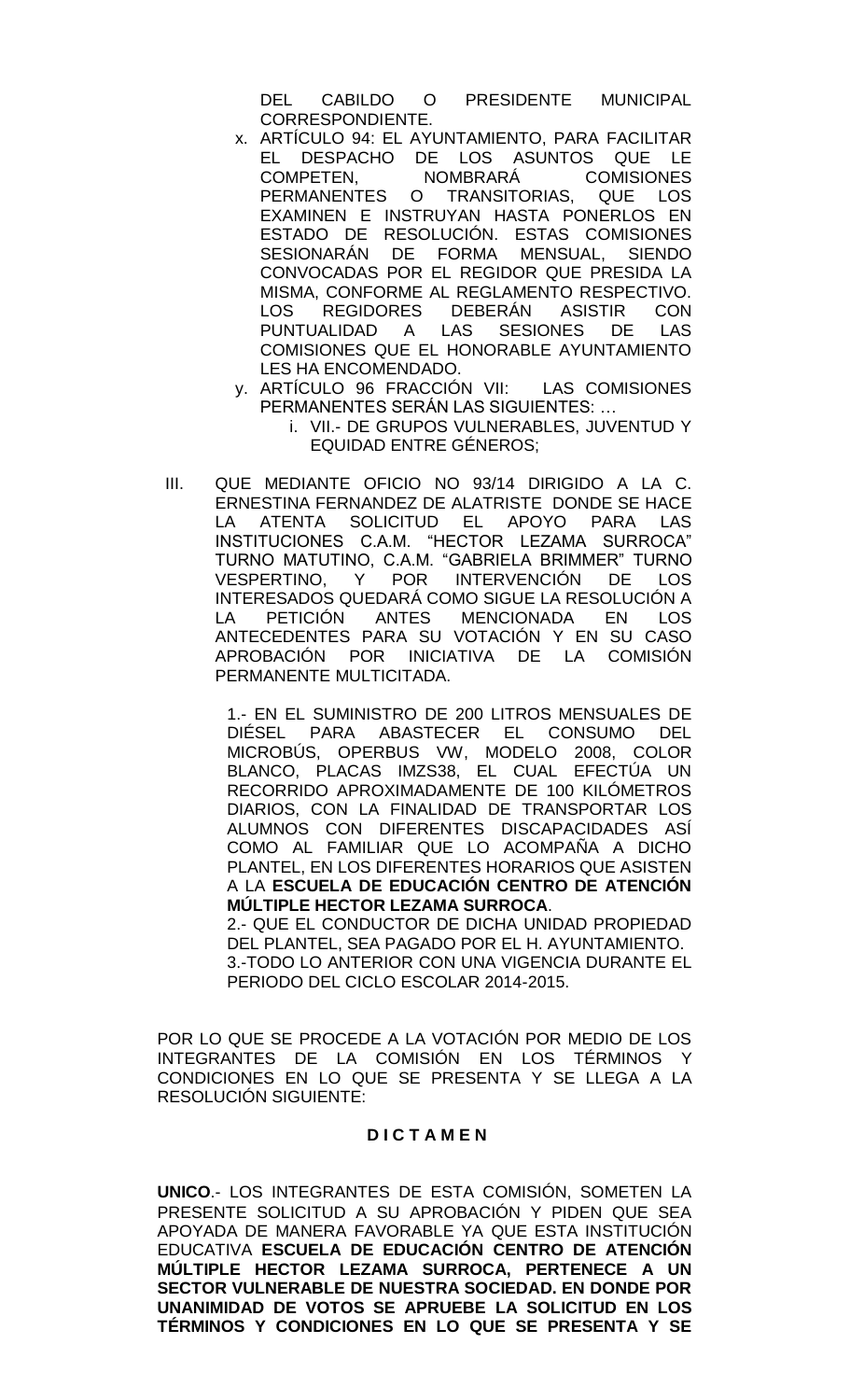**HACE FAVORABLE EL APOYO SOLICITADO EN LOS TRES PUNTOS EXPUESTOS CON ANTELACIÓN.- TEHUACÁN, PUEBLA A 2 DE ABRIL DE 2014.- VÍCTOR MANUEL RODRÍGUEZ LEZAMA.- PRESIDENTE GRUPOS VULNERABLES JUVENTUD Y EQUIDAD ENTRE GÉNEROS.- PALOMA NOVELO ALDAZ.- REGIDORA DE NOMENCLATURA.- GLADYS GUADALUPE MARTÍNEZ GONZÁLEZ.- REGIDORA DE EDUCACIÓN PÚBLICA.- JOSÉ BERNARDO POZOS GUTIÉRREZ.- REGIDOR DE CULTURA.- CLAUDIA OROZCO LÓPEZ.- REGIDORA DE ECOLOGÍA Y MEDIO AMBIENTE.- FIRMAS ILEGIBLES".**

SEÑORES INTEGRANTES DEL H. CABILDO, EN VOTACIÓN SE LES CONSULTA SI SE APRUEBA LA PROPUESTA EN CUESTIÓN, LOS QUE ESTEN POR LA AFIRMATIVA SÍRVANSE MANIFESTARLO LEVANTANDO LA MANO.

HABIÉNDOSE ANALIZADO AMPLIAMENTE LA PROPUESTA PRESENTADA POR UNANIMIDAD DE VOTOS A FAVOR, POR PARTE DE LOS INTEGRANTES DEL H. CABILDO, SE DETERMINA EL SIGUIENTE:

## **A C U E R D O**

**PRIMERO**.- SE APRUEBA OTORGAR A LA ESCUELA DE EDUCACIÓN CENTRO DE ATENCIÓN MÚLTIPLE HECTOR LEZAMA SURROCA, LOS SIGUIENTES APOYOS:

> 1.- EL SUMINISTRO DE 200 LITROS MENSUALES DE DIÉSEL PARA ABASTECER EL CONSUMO DEL MICROBÚS, OPERBUS VW, MODELO 2008, COLOR BLANCO, PLACAS IMZS38, EL CUAL EFECTÚA UN RECORRIDO APROXIMADAMENTE DE 100 KILÓMETROS DIARIOS, CON LA FINALIDAD DE TRANSPORTAR LOS ALUMNOS CON DIFERENTES DISCAPACIDADES ASÍ COMO AL FAMILIAR QUE LO ACOMPAÑA A DICHO PLANTEL, EN LOS DIFERENTES HORARIOS QUE ASISTEN A LA **ESCUELA DE EDUCACIÓN CENTRO DE ATENCIÓN MÚLTIPLE HECTOR LEZAMA SURROCA**.

> 2.- QUE EL CONDUCTOR DE DICHA UNIDAD PROPIEDAD DEL PLANTEL, SEA PAGADO POR EL H. AYUNTAMIENTO.

> 3.-TODO LO ANTERIOR CON UNA VIGENCIA DURANTE EL PERIODO DEL CICLO ESCOLAR 2014-2015.

**SEGUNDO**.- SE INSTRUYE AL SECRETARIO DEL AYUNTAMIENTO REMITA COPIA DEL PRESENTE ACUERDO A LA TESORERÍA MUNICIPAL Y A LA DIRECCIÓN DE RECURSOS HUMANOS.

**PUNTO NÚMERO CINCO.- ASUNTOS GENERALES.- PRESIDENCIA.-** ANÁLISIS, DISCUSIÓN Y EN SU CASO APROBACIÓN DEL CABILDO DEL PETITORIO QUE CONTIENE **LA AUTORIZACIÓN PARA LA FIRMA DEL CONVENIO CORRESPONDIENTE CON LA SECRETARIA DE DESARROLLO AGRARIO, TERRITORIAL Y URBANO (SEDATU) Y EL FIDEICOMISO FONDO NACIONAL DE HABITACIONES POPULARES (FONHAPO).**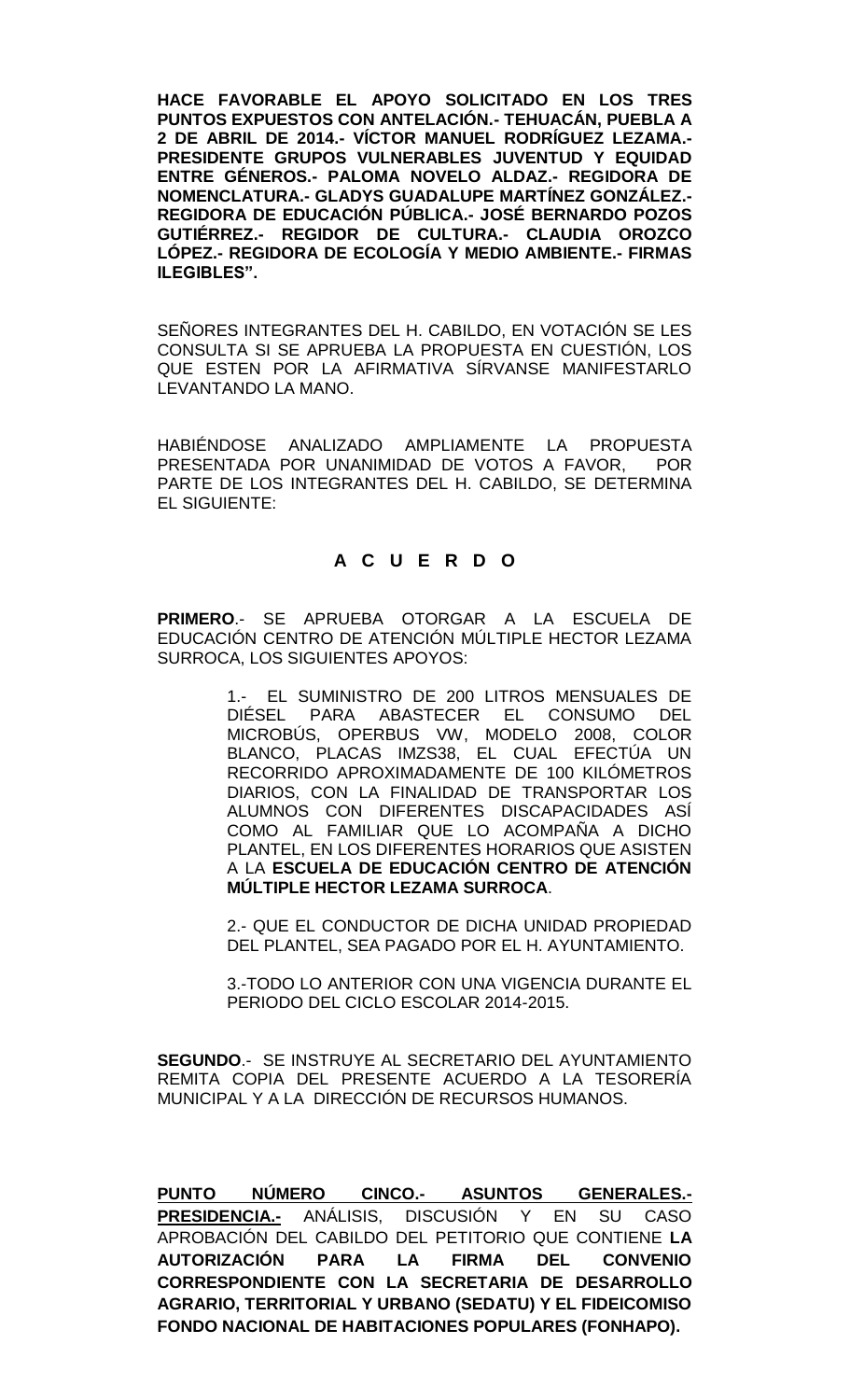EL LIC. JOSÉ HONORIO PACHECO FLORES, PROCEDE A DAR LECTURA AL PETITORIO DE REFERENCIA, MISMO QUE A LA LETRA DICE:

## **"…HONORABLE CABILDO:**

LA SUSCRITA, ERNESTINA FERNANDEZ MENDEZ, PRESIDENTA MUNICIPAL DEL H. AYUNTAMIENTO DE TEHUACÁN, PUEBLA; EN USO DE LAS FACULTADES QUE NOS CONFIERE EL ART. 78 FRACC. IV Y V DE LA LEY ORGÁNICA MUNICIPAL, SOMETEMOS A APROBACIÓN DE ESTE HONORABLE CUERPO COLEGIADO LA SIGUIENTE PROPUESTA SE **APRUEBE Y AUTORICE LA FIRMA DEL CONVENIO CORRESPONDIENTE CON LA SECRETARIA DE DESARROLLO AGRARIO, TERRITORIAL Y URBANO (SEDATU) Y EL FIDEICOMISO FONDO NACIONAL DE HABITACIONES POPULARES (FONHAPO), PARA PARTICIPAR EN EL PROGRAMA "VIVIENDA DIGNA" EJERCICIO FISCAL 2014, CON CARÁCTER DE EJECUTOR.**

# C O N S I D E R A N D O S

I.- QUE LA FRACCIÓN II DEL ARTÍCULO 115 DE LA CONSTITUCIÓN POLÍTICA DE LOS ESTADOS UNIDOS MEXICANOS, SEÑALA QUE LOS MUNICIPIOS ESTARÁN INVESTIDOS DE PERSONALIDAD JURÍDICA Y PATRIMONIO PROPIO, EL CUAL MANEJARAN CONFORME A LA LEY Y QUE LOS AYUNTAMIENTOS TENDRÁN LAS FACULTADES PARA APROBAR, DE ACUERDO CON LAS LEYES EN MATERIA MUNICIPAL, QUE DEBERÁN EXPEDIR LAS LEGISLATURAS DE LOS ESTADOS, LOS BANDOS DE POLICÍA Y BUEN GOBIERNO, LOS REGLAMENTOS, CIRCULARES Y DISPOSICIONES ADMINISTRATIVAS DE OBSERVANCIA GENERAL, DENTRO DE SUS RESPECTIVAS JURISDICCIONES, QUE ORGANICEN LA ADMINISTRACIÓN PÚBLICA MUNICIPAL, REGULEN LAS MATERIAS, PROCEDIMIENTOS, FUNCIONES Y SERVICIOS PÚBLICOS DE SU COMPETENCIA Y ASEGUREN LA PARTICIPACIÓN CIUDADANA Y VECINAL, DISPOSICIÓN QUE ES CONFIRMADA POR LOS ARTÍCULOS 103 FRACCION III DE LA CONSTITUCIÓN POLÍTICA DEL ESTADO LIBRE Y SOBERANO DE PUEBLA Y 3 DE LA LEY ORGÁNICA MUNICIPAL.

II.- QUE EL MISMO ARTÍCULO 115 EN SU FRACCIÓN IV ESTABLECE QUE LOS MUNICIPIOS ADMINISTRARAN LIBREMENTE SU HACIENDA PÚBLICA, LA CUAL SE FORMARÁ DE LOS RENDIMIENTOS DE LOS BIENES QUE LE PERTENEZCAN ASÍ COMO DE LAS CONTRIBUCIONES Y OTROS INGRESOS QUE LAS LEGISLATURAS ESTABLEZCAN A SU FAVOR.

III.-QUE EL ARTÍCULO 79 DE LA LEY ORGÁNICA MUNICIPAL ESTABLECE QUE LOS BANDOS DE POLICÍA Y GOBIERNO, LOS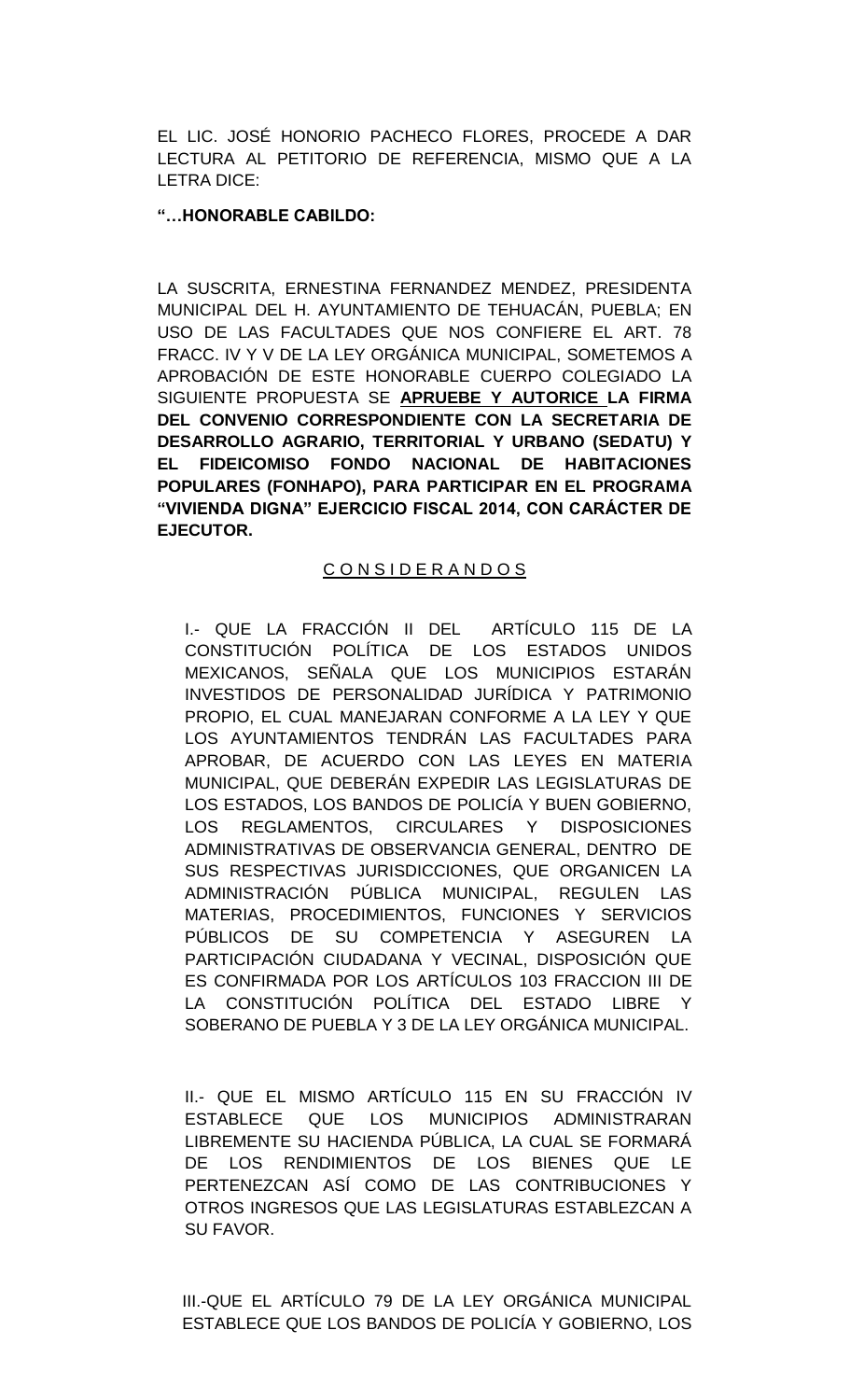REGLAMENTOS, CIRCULARES Y DEMÁS DISPOSICIONES DE OBSERVANCIA GENERAL DEBERÁN CONTENER LAS NORMAS QUE REQUIERA EL RÉGIMEN GUBERNAMENTAL Y ADMINISTRATIVO DEL MUNICIPIO, CUYOS PRINCIPIOS NORMATIVOS CORRESPONDERÁN A LA IDENTIDAD DE LOS MANDATOS ESTABLECIDOS EN LA CONSTITUCIÓN POLÍTICA DE LOS ESTADOS UNIDOS MEXICANOS Y EN LA CONSTITUCIÓN POLÍTICA DEL ESTADO LIBRE Y SOBERANO DE PUEBLA.

IV.- QUE EL ARTICULO 91 FRACCIÓN XLVI, DE LA LEY ORGÁNICA MUNICIPAL ESTABLECE, QUE DENTRO DE LAS FACULTADES DE LOS PRESIDENTES MUNICIPALES, ES LA DE SUSCRIBIR, PREVIO ACUERDO DEL AYUNTAMIENTO, LOS CONVENIOS Y ACTOS QUE SEAN DE INTERÉS PARA EL MUNICIPIO, SIN PERJUICIO DE LO QUE LA LEY ESTABLECE.

v.- POR TAL MOTIVO Y CON EL FIN DE LLEVAR A CABO EL PROGRAMA "VIVIENDA DIGNA" EJERCICIO FISCAL 2014, EN DONDE SE BUSCA BENEFICIAR A LA POBLACIÓN DE ESTE MUNICIPIO EN CONDICIONES DE POBREZA, VULNERABILIDAD, REZAGO SOCIAL A TRAVÉS DE ACCIONES DE VIVIENDA, EN DONDE PUEDAN VIVIR DE MANERA DIGNA Y SIN LIMITACIONES DE PRIMER NIVEL, POR LO QUE **ES PROCEDENTE QUE ESTE HONORABLE CUERPO COLEGIADO APRUEBE Y RATIFIQUE LA FIRMA DEL CONVENIO CORRESPONDIENTE CON LA SECRETARIA DE DESARROLLO AGRARIO, TERRITORIAL Y URBANO (SEDATU) Y EL FIDEICOMISO FONDO NACIONAL DE HABITACIONES POPULARES (FONHAPO), PARA PARTICIPAR EN EL PROGRAMA "VIVIENDA DIGNA" EJERCICIO FISCAL 2014, CON CARÁCTER DE EJECUTOR.** Y EN CONSECUENCIA SE EMITAN LOS REQUISITOS PARA LA ADQUICISION O EDIFICACION DE LAS VIVIENDAS DIGNAS.

POR LO ANTERIOR Y CON FUNDAMENTO A LAS CONSIDERACIONES DE HECHO Y DE DERECHO ANTES MENCIONADAS, SOMETEMOS ANTE ESTE HONORABLE CUERPO COLEGIADO PARA SU ANÁLISIS, DISCUSIÓN Y EN SU CASO APROBACIÓN EL SIGUIENTE:

#### **P E T I T O R I O**

**ÚNICO.- SE AUTORICE A LA C. ERNESTINA FERNÁNDEZ MÉNDEZ, PRESIDENTA MUNICIPAL, AL LIC. MIGUEL ANGEL ROMERO CALDERON, SÍNDICO MUNICIPAL Y AL C. LIC. JOSÉ HONORIO PACHECO FLORES, SECRETARIO DEL H. AYUNTAMIENTO, PARA QUE REALICEN EL TRAMITE Y FIRMA DE CONVENIO CORRESPONDIENTE, CON LA SECRETARÍA DE DESARROLLO AGRARIO, TERRITORIAL Y URBANO (SEDATU) Y EL FIDEICOMISO FONDO NACIONAL DE HABITACIONES**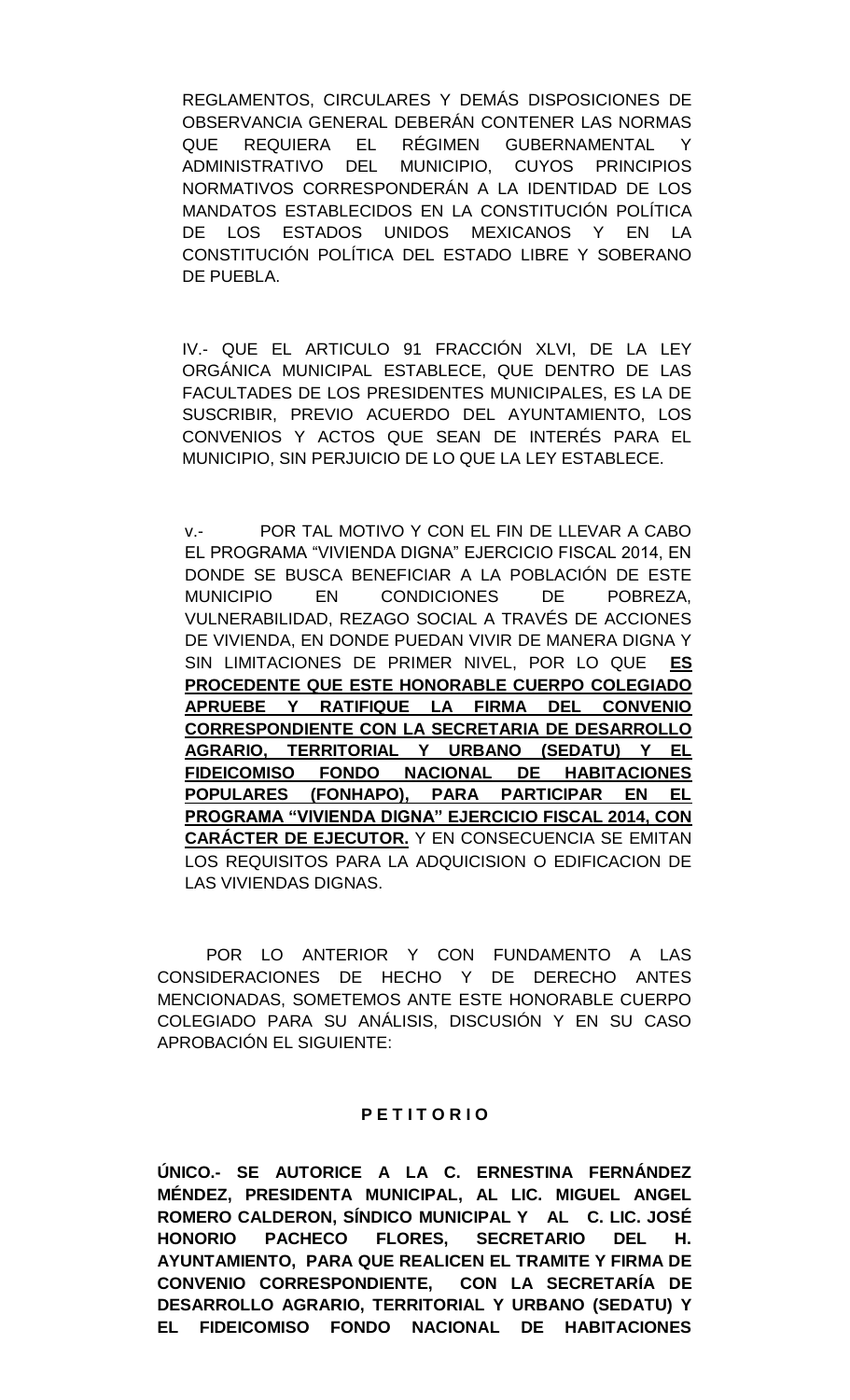**POPULARES (FONHAPO), PARA PARTICIPAR EN EL PROGRAMA "VIVIENDA DIGNA" EJERCICIO FISCAL 2014, CON CARÁCTER DE EJECUTOR. CON LAS SIGUIENTES BASES:**

**PROGRAMA DE VIVIENDA DIGNA PARA LA CONSTRUCCIÓN DE 100 ACCIONES DE VIVIENDA (UBV), CON LA APORTACIÓN QUE CORRESPONDE AL MUNICIPIO, PROVENDRÁ DEL RAMO 33 FONDO FISM Y SERÁ LA CANTIDAD DE \$ 5,720,000.00 (CINCO MILLONES SETESCIENTOS VEINTE MIL PESOS 00/100 M.N. REPARTIDO DE LA SIGUIENTE FORMA:**

| TIPO DE       | <b>NUMERO</b>                                    | COSTO          | APORTACIONES UNITARIAS |                     | <b>MONTO TOTAL DE LA APORTACION</b> |                  |                     |              |
|---------------|--------------------------------------------------|----------------|------------------------|---------------------|-------------------------------------|------------------|---------------------|--------------|
| <b>ACCION</b> | DE.<br>DE LA<br><b>ACCIONES</b><br><b>ACCION</b> | <b>FEDERAL</b> | <b>MUNICIPAL</b>       | <b>BENEFICIARIO</b> | <b>FEDERAL</b>                      | <b>MUNICIPAL</b> | <b>BENEFICIARIO</b> |              |
| UBV           | 100                                              | 125.000.00     | 57.200.00              | 57.200.00           | 10.600.00                           | 5.720.00.00      | 5.720.00.00         | 1.060.000.00 |

ATENTAMENTE.- TEHUACÁN, PUEBLA, A 2 DE ABRIL DEL 2014.- C. ERNESTINA FERNÁNDEZ MÉNDEZ.- PRESIDENTA MUNICIPAL.- FIRMA ILEGIBLE".

SEÑORA PRESIDENTA MUNICIPAL, REGIDORES Y SINDICO MUNICIPAL, EN VOTACIÓN SE LES CONSULTA SI SE APRUEBA LA PROPUESTA PRESENTADA EN CUESTIÓN, LOS QUE ESTÉN POR LA AFIRMATIVA SÍRVANSE MANIFESTARLO LEVANTANDO LA MANO.

HABIÉNDOSE ANALIZADO AMPLIAMENTE EL CONTENIDO DEL DICTAMEN DE REFERENCIA, POR UNANIMIDAD DE VOTOS A FAVOR, POR PARTE DE LOS INTEGRANTES DEL HONORABLE CABILDO, SE DETERMINA EL SIGUIENTE:

# **A C U E R D O**

**ÚNICO.-** ÉSTE HONORABLE CUERPO EDILICIO TIENE A BIEN AUTORIZAR **A LA C. ERNESTINA FERNÁNDEZ MÉNDEZ, PRESIDENTA MUNICIPAL, Y AL C. LIC. JOSÉ HONORIO PACHECO FLORES, SECRETARIO DEL H. AYUNTAMIENTO, PARA QUE REALICEN EL TRÁMITE Y FIRMA DE CONVENIO CORRESPONDIENTE, CON LA SECRETARÍA DE DESARROLLO AGRARIO, TERRITORIAL Y URBANO (SEDATU) Y EL FIDEICOMISO FONDO NACIONAL DE HABITACIONES POPULARES (FONHAPO), PARA LA OBTENCION Y CONSTRUCCION DE LAS 100 ACCIONES DE VIVIENDA DIGNA, PARA EL EJERCICIO FISCAL 2014, CON CARÁCTER DE EJECUTOR, CON LA APORTACION ECONOMICA DE ESTE MUNICIPIO DETALLADA EN LA SIGUIENTE TABLA:**

| <b>TIPO</b>         | <b>NUMERO</b>         | <b>COSTO</b>                  | <b>APORTACIONES UNITARIAS</b> |           |                     |                | <b>MONTO TOTAL DE LA APORTACION</b> |                     |
|---------------------|-----------------------|-------------------------------|-------------------------------|-----------|---------------------|----------------|-------------------------------------|---------------------|
| DE<br><b>ACCION</b> | DE<br><b>ACCIONES</b> | <b>DE LA</b><br><b>ACCION</b> | <b>FEDERAL</b>                | MUNICIPAL | <b>BENEFICIARIO</b> | <b>FEDERAL</b> | <b>MUNICIPAL</b>                    | <b>BENEFICIARIO</b> |
| UBV                 | 100                   | 125.000.00                    | 57.200.00                     | 57.200.00 | 10.600.00           | 5.720.00.00    | 5.720.00.00                         | 1,060,000.00        |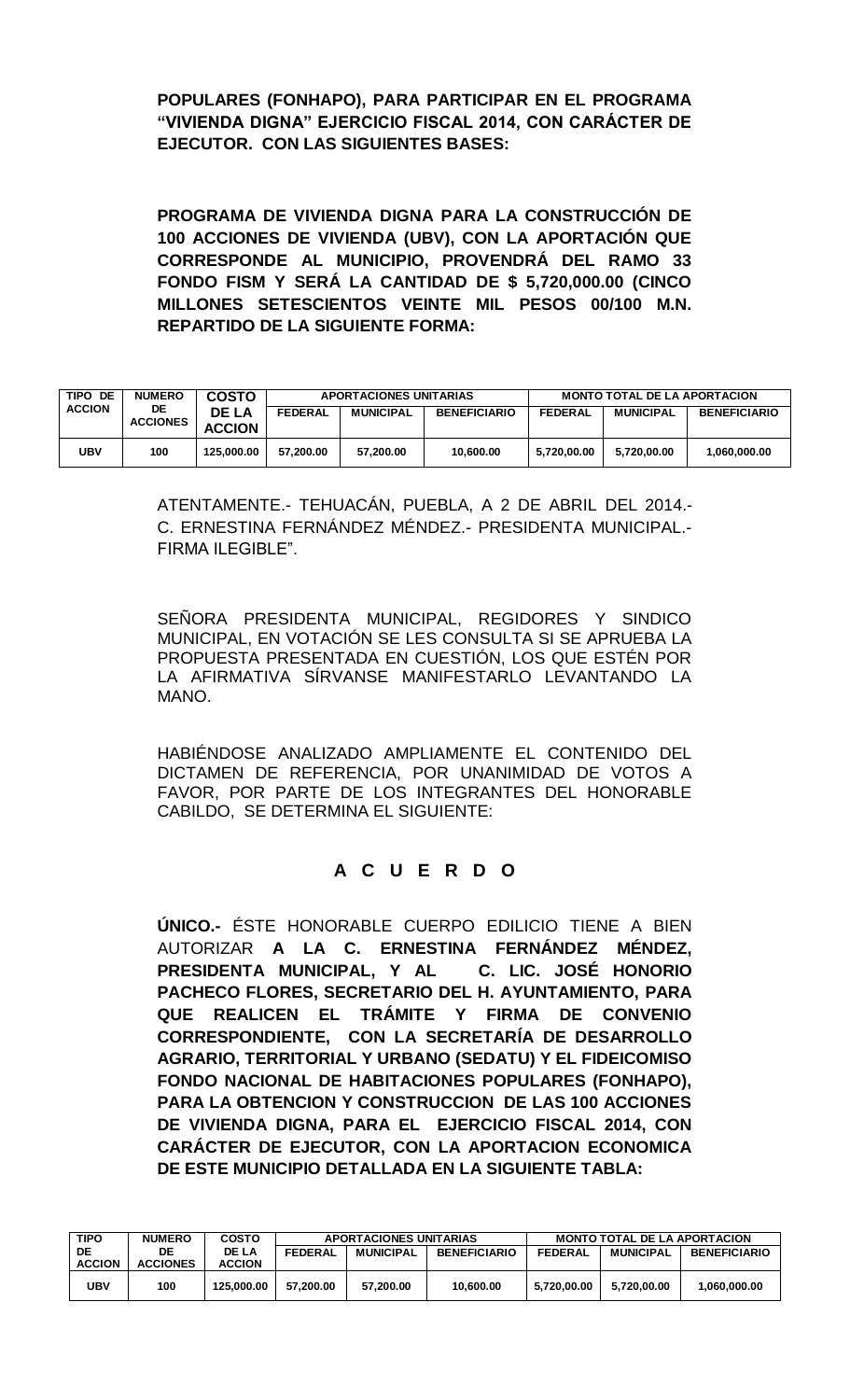LO ANTERIOR CON FUNDAMENTOS EN LOS DISPOSITIVOS LEGALES INVOCADOS EN EL DICTAMEN DE REFERENCIA.

**PUNTO NÚMERO SEIS.- ASUNTOS GENERALES.- COMISIÓN DE GOBERNACIÓN, JUSTICIA Y SEGURIDAD PÚBLICA.- ANÁLISIS, DISCUSIÓN Y EN SU CASO APROBACIÓN DEL DICTAMEN MEDIANTE EL CUAL SE DA A CONOCER LA CONFORMACIÓN DEL CONSEJO CIUDADANO DE SEGURIDAD PÚBLICA DE TEHUACÁN, PUEBLA.**

SEÑOR REGIDOR TIENE USTED EL USO DE LA PALABRA.

EL C. JOSE HONORIO PACHECO FLORES, PROCEDE A DAR LECTURA AL DICTAMEN CORRESPONDIENTE, MISMO QUE A LA LETRA DICE:

## **"…HONORABLE CABILDO:**

LOS QUE SUSCRIBEN, **ABRAHAM DAVID AGUILAR SANCHEZ,** C. NORMA LILIANA FLORES MÉNDEZ, C. AMBROSIO LINARES AMAYO, C. JESÚS AMADOR HERNÁNDEZ MARTÍNEZ, C. JUAN ALVAREZ CAMPOS, C. VICTOR MANUEL RODRÍGUEZ LEZAMA; PRESIDENTE E INTEGRANTES RESPECTIVAMENTE DE LA **COMISIÓN DE GOBERNACIÓN, JUSTICIA Y SEGURIDAD PÚBLICA**, DEL HONORABLE AYUNTAMIENTO DEL MUNICIPIO DE TEHUACÁN, PUEBLA; DE CONFORMIDAD CON LO PRECEPTUADO POR EL ARTICULO 92 FRACCIONES III, IV Y V DE<br>LA LEY ORGÁNICA MUNICIPAL, PROPONEMOS LA LA LEY ORGÁNICA MUNICIPAL, PROPONEMOS LA CONFORMACIÓN **DEL CONSEJO CIUDADANO DE SEGURIDAD PÚBLICA DE TEHUACÁN, PUEBLA, BASANDONOS PARA TAL EFECTO EN LO SIGUIENTE:**

## **ANTECEDENTES.**

**1.-** EL PRESENTE CONSEJO SE CREA CON LA FINALIDAD DE INTEGRAR A TODOS LOS SECTORES SOCIALES INVOLUCRADOS EN LA SEGURIDAD PÚBLICA Y LA PREVENCION DEL DELITO DENTRO DE NUESTRO MUNICIPIO, LO ANTERIOR PARA ESTABLECER COMPROMISOS DE PARTICIPACIÓN CIUDADANA Y MEDIDAS OBJETIVAS PARA PROMOVER E IMPLANTAR MECANISMOS DE PARTICIPACIÓN CIUDADANA ENTRE LAS INSTITUCIONES DE SEGURIDAD PÚBLICA EXISTENTES EN EL MUNICIPIO.

**2.-** SE TIENE PLENA CONCIENCIA, QUE LA DEMANDA DE ATENCIÓN SIEMPRE SUPERA LOS RECURSOS EXISTENTES, NO SOLO EN TEHUACÁN SINO EN TODO EL PAÍS, POR LO QUE EL ESFUERZO DEBERÁ SER ENCAUZADO PRIORITARIAMENTE EN LA PREVENCION DEL DELITO, ASÍ COMO LA SUMA DE ESFUERZOS DE TODAS LAS INSTITUCIONES DE SEGURIDAD PÚBLICA OFICIALES EN ACCIONES ESPECÍFICAS QUE SEAN NECESARIAS CON APOYO INSTITUCIONAL.

**3.-** CON FECHA PRIMERO DE ABRIL DEL PRESENTE AÑO, SE RECIBIÓ EN LA OFICIALIA DE PARTES DE ESTE H. AYUNTAMIENTO MUNICIPAL, OFICIO SIGNADO POR LOS DIFERENTES PRESIDENTES DE LAS CÁMARAS DE CANACINTRA,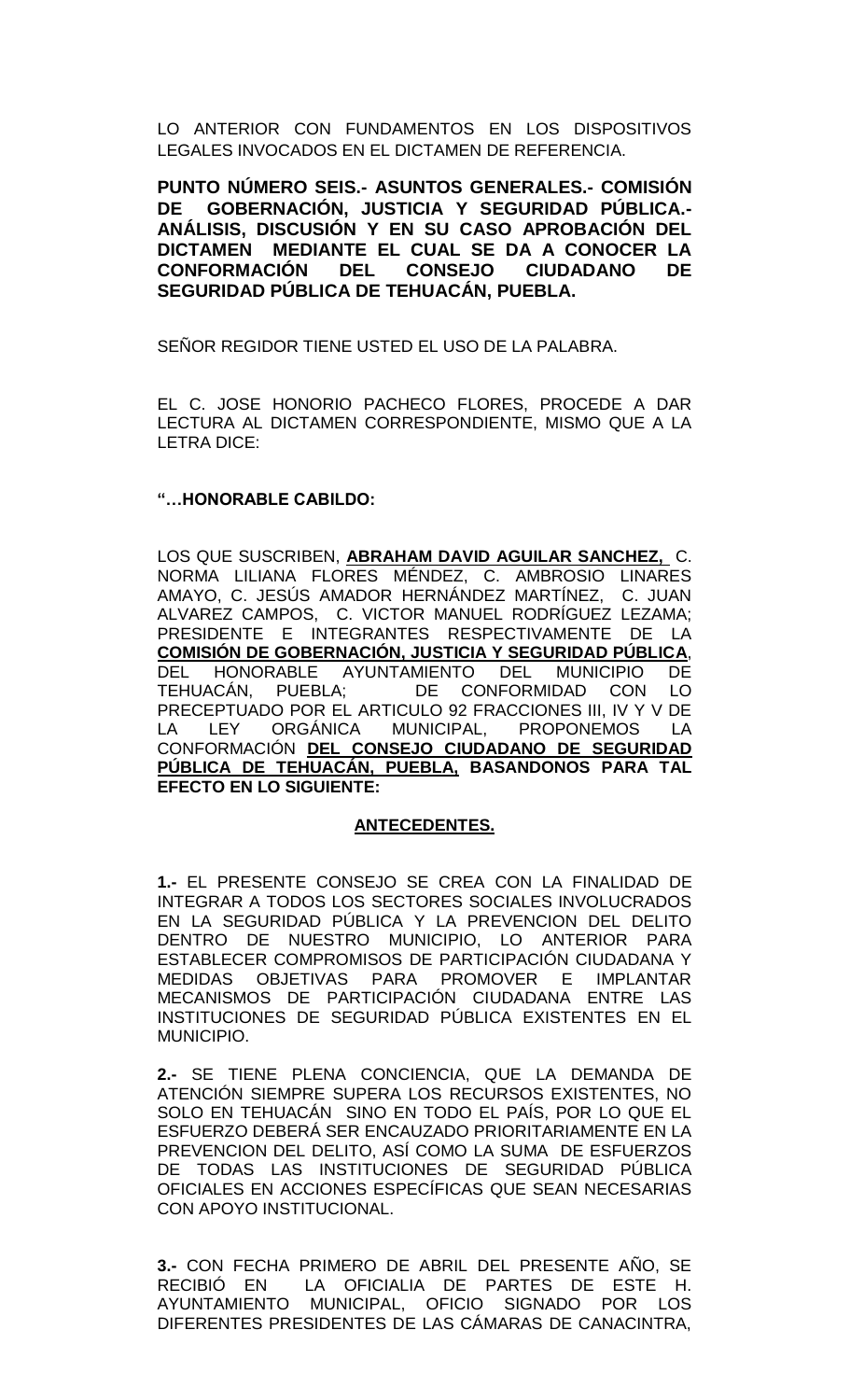CANAIVES, COPARMEX, ASOCIACIÓN DE AVICULTORES DE TEHUACAN, ASÍ COMO EL PARQUE INDUSTRIAL, EN DONDE SOLICITAN, QUE FUERAN INCLUIDOS EN EL CONSEJO CIUDADANO DE SEGURIDAD PUBLICA, POR LO QUE UNA VEZ ANALIZADA SU PROPUESTA SE HA TOMADO LA DETERMINACIÓN DE SER TOMADOS EN CUENTA LOS PRESIDENTES DE LAS CÁMARAS YA MENCIONADAS PARA LA CONFORMACIÓN DE DICHO CONSEJO.

#### **CONSIDERANDO.**

**I.-** QUE EL PÁRRAFO PRIMERO DE LA FRACCIÓN II DEL ARTÍCULO 115 DE LA CONSTITUCIÓN POLÍTICA DE LOS ESTADOS UNIDOS MEXICANOS, DETERMINA QUE LOS AYUNTAMIENTOS TENDRÁN FACULTADES PARA APROBAR, DE ACUERDO CON LAS LEYES EN MATERIA MUNICIPAL QUE DEBERÁN EXPEDIR LAS LEGISLATURAS DE LOS ESTADOS, LOS BANDOS DE POLICÍA Y GOBIERNO, LOS REGLAMENTOS, CIRCULARES Y DISPOSICIONES ADMINISTRATIVAS DE OBSERVANCIA GENERAL DENTRO DE SUS RESPECTIVAS JURISDICCIONES, QUE ORGANICEN LA ADMINISTRACIÓN PÚBLICA MUNICIPAL, REGULEN LAS MATERIAS, PROCEDIMIENTOS, FUNCIONES Y SERVICIOS PÚBLICOS DE SU COMPETENCIA Y ASEGUREN LA PARTICIPACIÓN CIUDADANA Y VECINAL; MISMA DISPOSICIÓN QUE ES TRASLADADA A LA FRACCIÓN III DEL ARTÍCULO 105 DE LA CONSTITUCIÓN POLÍTICA DEL ESTADO LIBRE Y SOBERANO DE PUEBLA;

**II.-** QUE EL ARTÍCULO 76 PRIMER PÁRRAFO DE LA LEY ORGÁNICA MUNICIPAL DETERMINA QUE EL AYUNTAMIENTO SESIONARÁ VÁLIDAMENTE CON LA ASISTENCIA DE LA MAYORÍA DE SUS MIEMBROS Y DEL SECRETARIO DEL AYUNTAMIENTO O LA PERSONA QUE LEGALMENTE LO SUSTITUYA;

**III.-** QUE EL ARTÍCULO 77 DE LA MISMA LEY EN CITA DETERMINA QUE LOS ACUERDOS DE LOS AYUNTAMIENTOS SE TOMARÁN POR MAYORÍA DE VOTOS DEL PRESIDENTE MUNICIPAL, REGIDORES Y SÍNDICO, Y EN CASO DE EMPATE, EL PRESIDENTE MUNICIPAL TENDRÁ VOTO DE CALIDAD;

**IV.-** QUE EN LAS FRACCIONES I, III, IV, V Y VII DEL ARTÍCULO 92 DE LA LEY INVOCADA EN EL CONSIDERANDO INMEDIATO ANTERIOR, ESTABLECE QUE SON FACULTADES OBLIGACIONES DE LOS REGIDORES, EJERCER LA DEBIDA INSPECCIÓN Y VIGILANCIA, EN LOS RAMOS A SU CARGO; EJERCER LAS FACULTADES DE DELIBERACIÓN Y DECISIÓN DE LOS ASUNTOS QUE LE COMPETEN AL AYUNTAMIENTO; FORMAR PARTE DE LAS COMISIÓNES, PARA LAS QUE FUEREN DESIGNADOS POR EL AYUNTAMIENTO; DICTAMINAR E INFORMAR SOBRE LOS ASUNTOS QUE LES ENCOMIENDE EL AYUNTAMIENTO; Y FORMULAR AL AYUNTAMIENTO LAS PROPUESTAS DE ORDENAMIENTOS EN ASUNTOS MUNICIPALES, Y PROMOVER TODO LO QUE CREA CONVENIENTE AL BUEN SERVICIO PÚBLICO.

 **V.-** QUE LA COMISIÓN DE GOBERNACIÓN, JUSTICIA Y SEGURIDAD PÚBLICA DE LA CUAL FORMO PARTE ES UNA COMISIÓN PERMANENTE, TAL Y COMO LO ESTABLECE LA FRACCIÓN I DEL ARTÍCULO 96 DE LA LEY ORGÁNICA MUNICIPAL.

 **VI.-** ASIMISMO, EL NUMERAL 188 DE LA LEY ORGÁNICA MUNICIPAL ESTABLECE QUE PARA COADYUVAR EN LOS FINES Y FUNCIONES DE LA ADMINISTRACIÓN PÚBLICA MUNICIPAL, LOS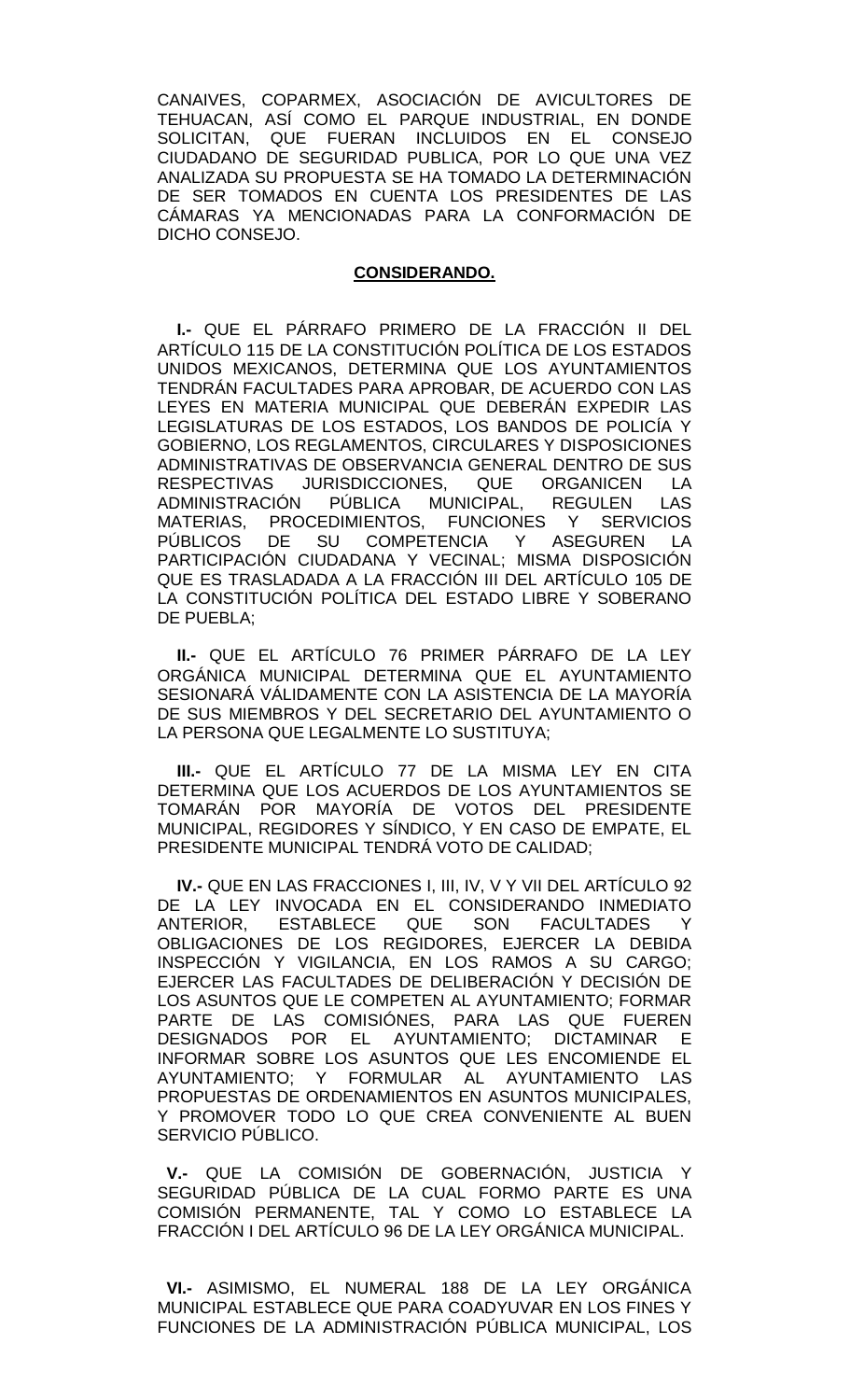AYUNTAMIENTOS PROMOVERÁN LA PARTICIPACIÓN CIUDADANA, PARA FOMENTAR EL DESARROLLO DEMOCRÁTICO E INTEGRAL DEL MUNICIPIO.

**VII.-** QUE EL ARTÍCULO 189 DE LA LEY ORGÁNICA MUNICIPAL ESTABLECE QUE EN CADA MUNICIPIO FUNCIONARÁ UNO O VARIOS CONSEJOS DE PARTICIPACIÓN CIUDADANA, INSTANCIA BÁSICA, FLEXIBLE Y PLURAL DE PARTICIPACIÓN CIUDADANA, COMO ÓRGANOS DE PROMOCIÓN Y GESTIÓN SOCIAL, AUXILIAR DE LOS AYUNTAMIENTOS, CON LA SIGUIENTES FACULTADES Y OBLIGACIONES: I.- COADYUVAR PARA EL CUMPLIMIENTO EFICAZ DE LOS PLANES Y PROGRAMAS MUNICIPALES APROBADOS; II.- PROMOVER LA PARTICIPACIÓN Y COLABORACIÓN DE LOS HABITANTES Y VECINOS EN TODOS LOS ASPECTOS DE BENEFICIO SOCIAL; Y III.- PROPONER AL AYUNTAMIENTO ACTIVIDADES, ACCIONES, PLANES Y PROGRAMAS MUNICIPALES, O PARA MODIFICARLOS EN SU CASO.

**VIII.-** ASIMISMO LA LEY ORGÁNICA MUNICIPAL EN SUS ARTÍCULOS 190 Y 191 DISPONE QUE LOS AYUNTAMIENTOS, PROCURARÁN QUE LA INTEGRACIÓN DE ESTOS ORGANISMOS QUEDEN INCLUIDAS PERSONAS DE RECONOCIDA HONORABILIDAD, PERTENECIENTES A LOS SECTORES MÁS REPRESENTATIVOS DE LA COMUNIDAD; Y QUE EN SU ORGANIZACIÓN, FUNCIONAMIENTO Y SUPERVISIÓN PREVALECERÁN LOS LINEAMIENTOS DEL ACTO JURÍDICO QUE LOS CREE Y SÓLO EXCEPCIONALMENTE PODRÁ INTERVENIR EL AYUNTAMIENTO

**IX.-** ES IMPORTANTE PARA EL MUNICIPIO, LA CREACIÓN DEL **CONSEJO CIUDADANO DE SEGURIDAD PUBLICA, DEL MUNICIPIO DE TEHUACAN, PUEBLA,** COMO ÓRGANO DE PROMOCIÓN Y GESTIÓN SOCIAL, AUXILIAR DEL AYUNTAMIENTO, CON LAS OBLIGACIONES DE COADYUVAR PARA EL CUMPLIMIENTO EFICAZ DE LOS PLANES Y PROGRAMAS MUNICIPALES APROBADOS, PROMOVER LA PARTICIPACIÓN Y COLABORACIÓN DE LOS HABITANTES Y VECINOS EN TODOS LOS ASPECTOS DE BENEFICIO SOCIAL, Y PROPONER AL AYUNTAMIENTO LA CREACIÓN O MODIFICACIÓN DE ACTIVIDADES, ACCIONES, PLANES Y PROGRAMAS MUNICIPALES EN MATERIA DE SEGURIDAD PUBLICA; EL CUAL TENDRÁ SU DOMICILIO EN LA CIUDAD DE TEHUACÁN, PUEBLA.

POR LO ANTERIORMENTE EXPUESTO Y FUNDAMENTADO A ESTE HONORABLE CUERPO EDILICIO, SE SOLICITA TENGA A BIEN APROBAR EL SIGUIENTE:

## **D I C T A M E N**

ÚNICO.- SE APRUEBE LA CONFORMACIÓN DEL CONSEJO CIUDADANO DE SEGURIDAD PÚBLICA DE TEHUACÁN, PUEBLA, EL CUAL QUEDARÁ INTEGRADO DE LA SIGUIENTE MANERA:

# **CONSEJO CIUDADANO DE SEGURIDAD PÚBLICA DE TEHUACÁN, PUEBLA**

Presidente: SR. FERNANDO SÁNCHEZ SASIA; Vicepresidente: C.P. JOSÉ MÉNDEZ GÓMEZ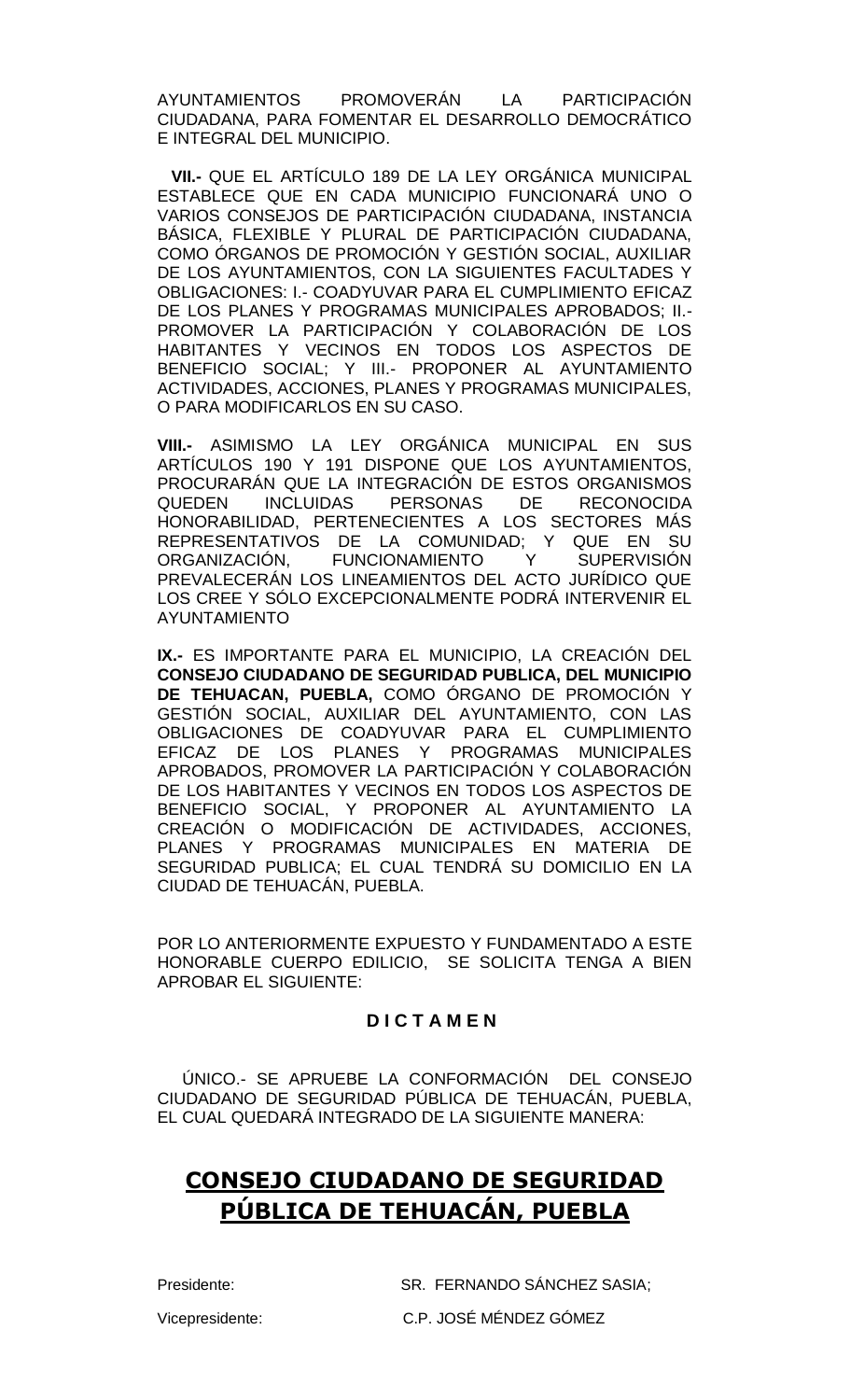| Secretario: | LIC. IVÁN PAVEL MEDINA BALDERAS       |
|-------------|---------------------------------------|
| Tesorero.   | SR. JAVIER VELASCO RECIO              |
| Consejero:  | SR. ELIGIO HUGO GUTIÉRREZ ROMERO      |
| Consejero:  | SR. JULIÁN JALIFE HERNÁNDEZ           |
| Consejero:  | ING. FELIPE COLOTLA LÓPEZ             |
| Consejero:  | LIC. JORGE GARCÍA DE LA CADENA ROMERO |
| Consejero:  | ARQ. SERGIO PATJANE CEJA              |
| Consejero:  | LIC. JOSÉ BARROSO PÉREZ               |
| Consejero:  | SR. JUAN OLIVIER VALIENTE             |
| Consejero:  | ING. JUAN MANUEL MÉNDEZ LEZAMA        |
| Consejero:  | <b>L.A.E. VICTOR BASILIO FUENTES</b>  |
| Consejero:  | C.P JAVIER JOEL LÓPEZ PINEDA          |

**ATENTAMENTE.- COMISIÓN DE GOBERNACIÓN, JUSTICIA Y SEGURIDAD PÚBLICA.- C. ABRAHAM DAVID AGUILAR SÁNCHEZ.- PRESIDENTE.- INTEGRANTES DE LA COMISIÓN: C. NORMA LILIANA FLORES MÉNDEZ.- C. AMBROSIO LINARES AMAYO.- C. JESÚS AMADOR HERNÁNDEZ MARTÍNEZ.- C. JUAN ALVAREZ CAMPOS.- C. VICTOR MANUEL RODRÍGUEZ LEZAMA.- FIRMAS ILEGIBLES".** 

SEÑOR PRESIDENTE, REGIDORES Y SINDICO MUNICIPAL EN VOTACIÓN SE LES CONSULTA SI SE APRUEBA LA PROPUESTA EN CUESTIÓN, LOS QUE ESTÉN POR LA AFIRMATIVA SÍRVANSE MANIFESTARLO LEVANTANDO LA MANO.

HABIÉNDOSE ANALIZADO AMPLIAMENTE EL CONTENIDO DEL DICTAMEN DE REFERENCIA, POR UNANIMIDAD DE VOTOS A FAVOR, POR PARTE DE LOS INTEGRANTES DEL H. CABILDO, SE DETERMINA EL SIGUIENTE:

# **A C U E R D O**

**ÚNICO.-** SE APRUEBA LA CONFORMACIÓN DEL CONSEJO CIUDADANO DE SEGURIDAD PÚBLICA DE TEHUACÁN, PUEBLA, EL CUAL QUEDA INTEGRADO DE LA SIGUIENTE MANERA:

# **CONSEJO CIUDADANO DE SEGURIDAD PÚBLICA DE TEHUACÁN, PUEBLA**

| Presidente:     | SR. FERNANDO SÁNCHEZ SASIA;     |
|-----------------|---------------------------------|
| Vicepresidente: | C.P. JOSÉ MÉNDEZ GÓMEZ          |
| Secretario:     | LIC. IVÁN PAVEL MEDINA BALDERAS |
| Tesorero.       | SR. JAVIER VELASCO RECIO        |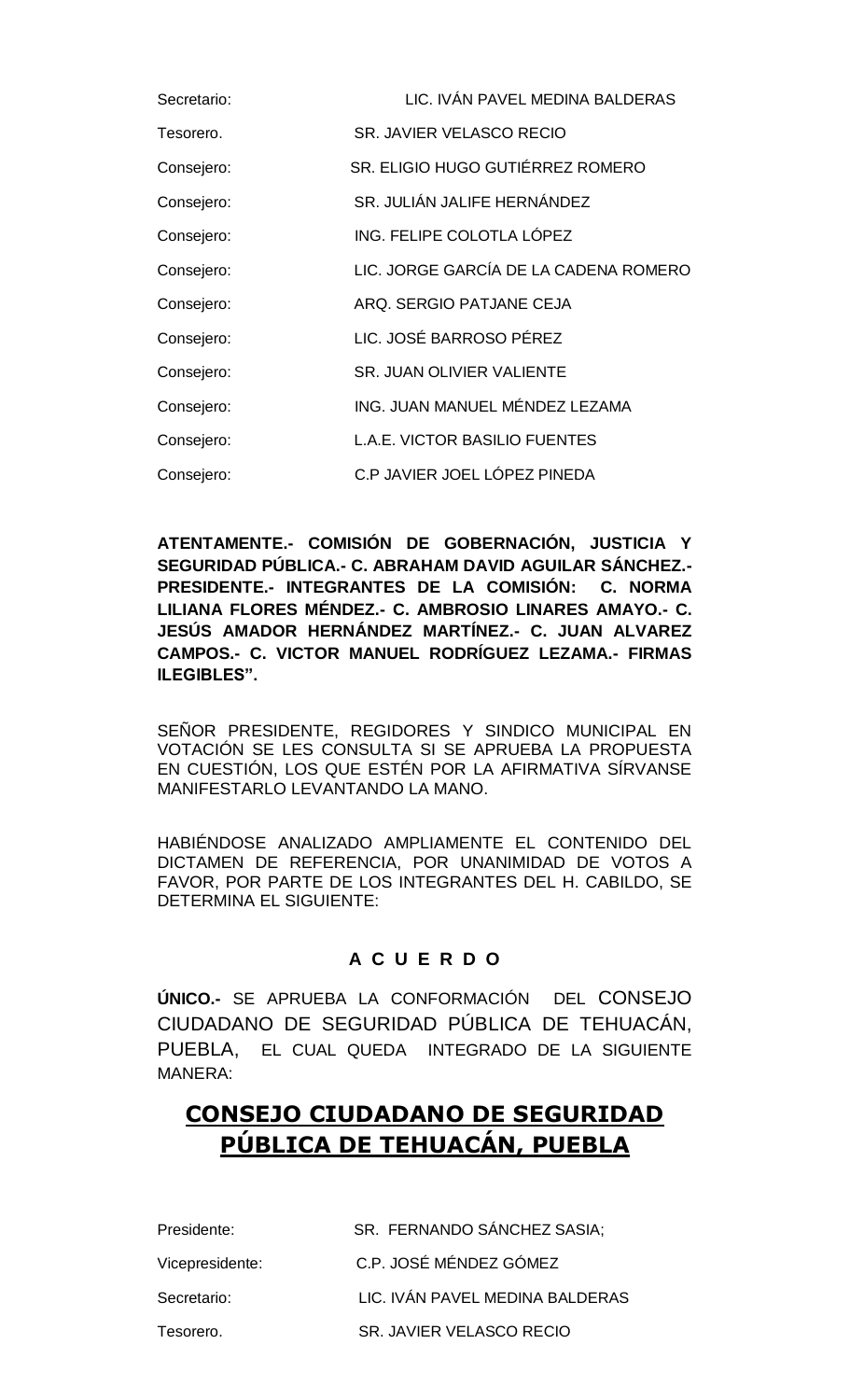| Consejero: | SR. ELIGIO HUGO GUTIÉRREZ ROMERO      |
|------------|---------------------------------------|
| Consejero: | SR. JULIÁN JALIFE HERNÁNDEZ           |
| Consejero: | ING. FELIPE COLOTLA LÓPEZ             |
| Consejero: | LIC. JORGE GARCÍA DE LA CADENA ROMERO |
| Consejero: | ARQ. SERGIO PATJANE CEJA              |
| Consejero: | LIC. JOSÉ BARROSO PÉREZ               |
| Consejero: | SR. JUAN OLIVIER VALIENTE             |
| Consejero: | ING. JUAN MANUEL MÉNDEZ LEZAMA        |
| Consejero: | L.A.E. VICTOR BASILIO FUENTES         |
| Consejero: | C.P JAVIER JOEL LÓPEZ PINEDA          |

LO ANTERIOR CON FUNDAMENTO EN LOS DISPOSITIVOS LEGALES INVOCADOS EN EL DICTAMEN DE REFERENCIA.

**PUNTO NÚMERO SIETE.-** ASUNTOS GENERALES.- EL MTRO. JOSÉ BERNARDO POZOS GUTIÉRREZ, MANIFIESTA AL CABILDO QUE SE CANCELA EL PUNTO RELATIVO AL PATROCINIO DE LA FUNDACIÓN TELMEX, PARA LA OBTENCIÓN DE DONATIVOS DE RECURSOS ECONÓMICOS PARA CONCEPTO DE CULTURA.

# **EL CABILDO SE DA POR ENTERADO.**

EN USO DE LA PALABRA LA C. ERNESTINA FERNÁNDEZ MÉNDEZ, INFORMA AL CABILDO QUE DADAS LAS ACTIVIDADES QUE TIENE QUE REALIZAR EN LA CIUDAD DE PUEBLA, SOLICITA SE SUSPENDA EL CABILDO, PARA SER CONTINUADO EL DÍA DE MAÑANA 3 DE ABRIL DEL AÑO EN CURSO.

**EL CABILDO APRUEBA POR UNANIMIDAD SE SUSPENDA LA PRESENTE SESIÓN, SIENDO LAS NUEVE HORAS DEL DÍA DOS DE ABRIL DEL AÑO DOS MIL CATORCE, PARA CONTINUARSE A LAS OCHO HORAS DEL DÍA 3 DE ABRIL DEL PRESENTE AÑO, PARA TRATAR LOS PUNTOS PENDIENTES.**

SIENDO LAS NUEVE HORA DEL DÍA DOS DE ABRIL DEL AÑO DOS MIL CATORCE, SE PROCEDE A LEVANTAR LA PRESENTE ACTA QUE FIRMAN LOS QUE EN ELLA INTERVINIERON.- DOY FE.--------------------------------------------

## **SECRETARIO DEL H. AYUNTAMIENTO**

**LIC. JOSÉ HONORIO PACHECO FLORES.**